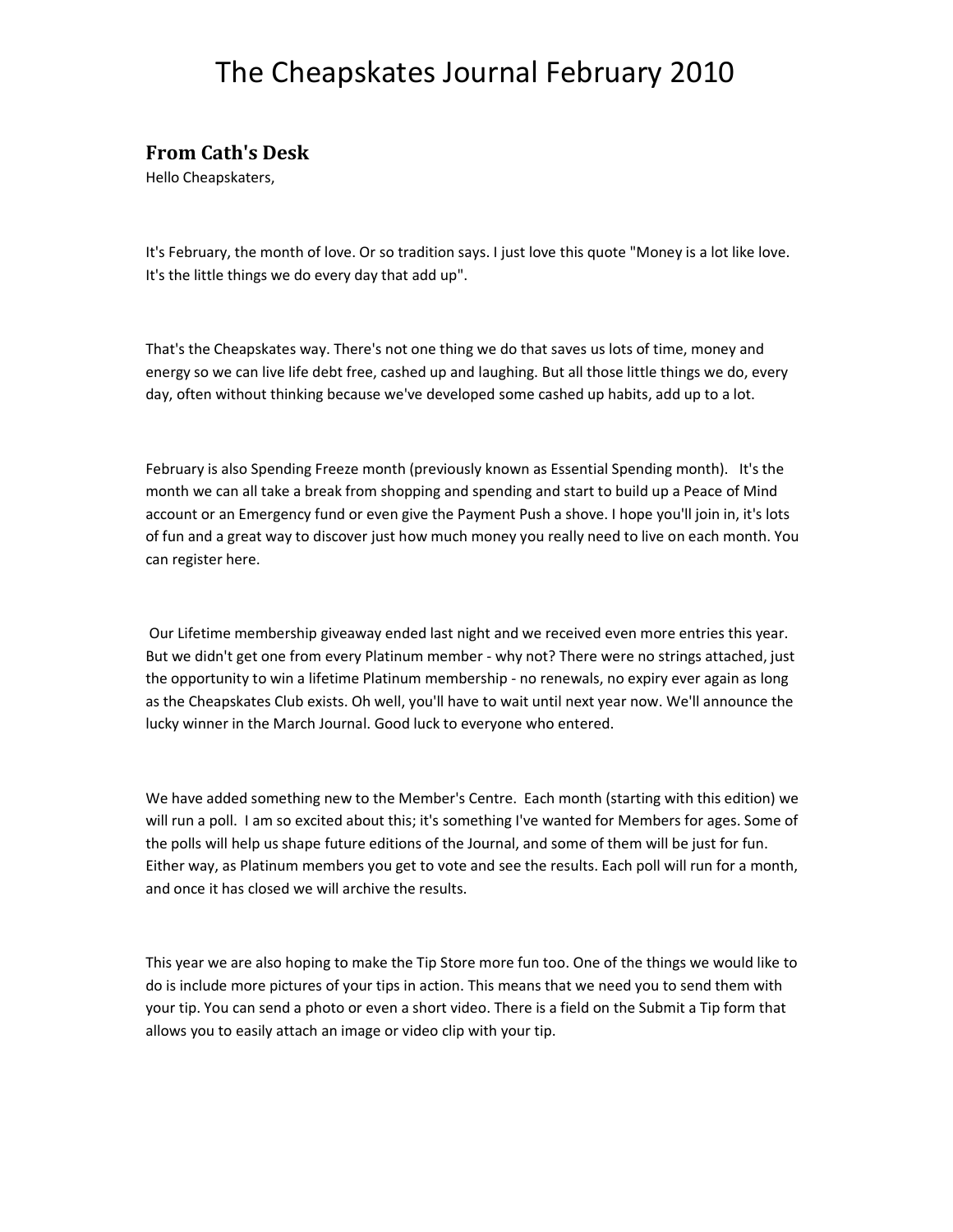Imagine how neat it would be to see tips in action. And can you imagine how much better the Recipe File would be if the recipes had pictures of the finished dish? Please don't be shy, send us a picture of your recipe and we will happily put it on the page, right next to your recipe.

I can't wait to see what you send me.

Happy Cheapskating, Cath

### **February is Spending Freeze Month!**

The holidays are over, the kids are back at school and those Christmas bills have started to roll in. How are you going to pay them? Where are you going to find the money? It was a beautiful Christmas and a lovely holiday but now it's time to get back on track and pay up.

This year marks our ninth year of Essential Spending February, the month where non-essential spending has been frozen for 28 days. So that the challenge is a little clearer for novice Cheapskates we have changed the name to February Spending Freeze, but it's the same deal: no non-essential spending for a month.

Cheapskates around the country are rising to the challenge: can they last a 28 day spending freeze? Over the years we have saved thousands of dollars, tried hundreds of new recipes and discovered countless ways to make do, stretch things and create new uses for what we already have without spending.

There are no secrets to a spending freeze. You simply stop spending, although we have elected to allow essential spending because even the most frugal amongst us would have to spend something in a month, we all have bills to be paid.

So in line with our spending freeze you can spend money on essential items such as:

• Rent/mortgage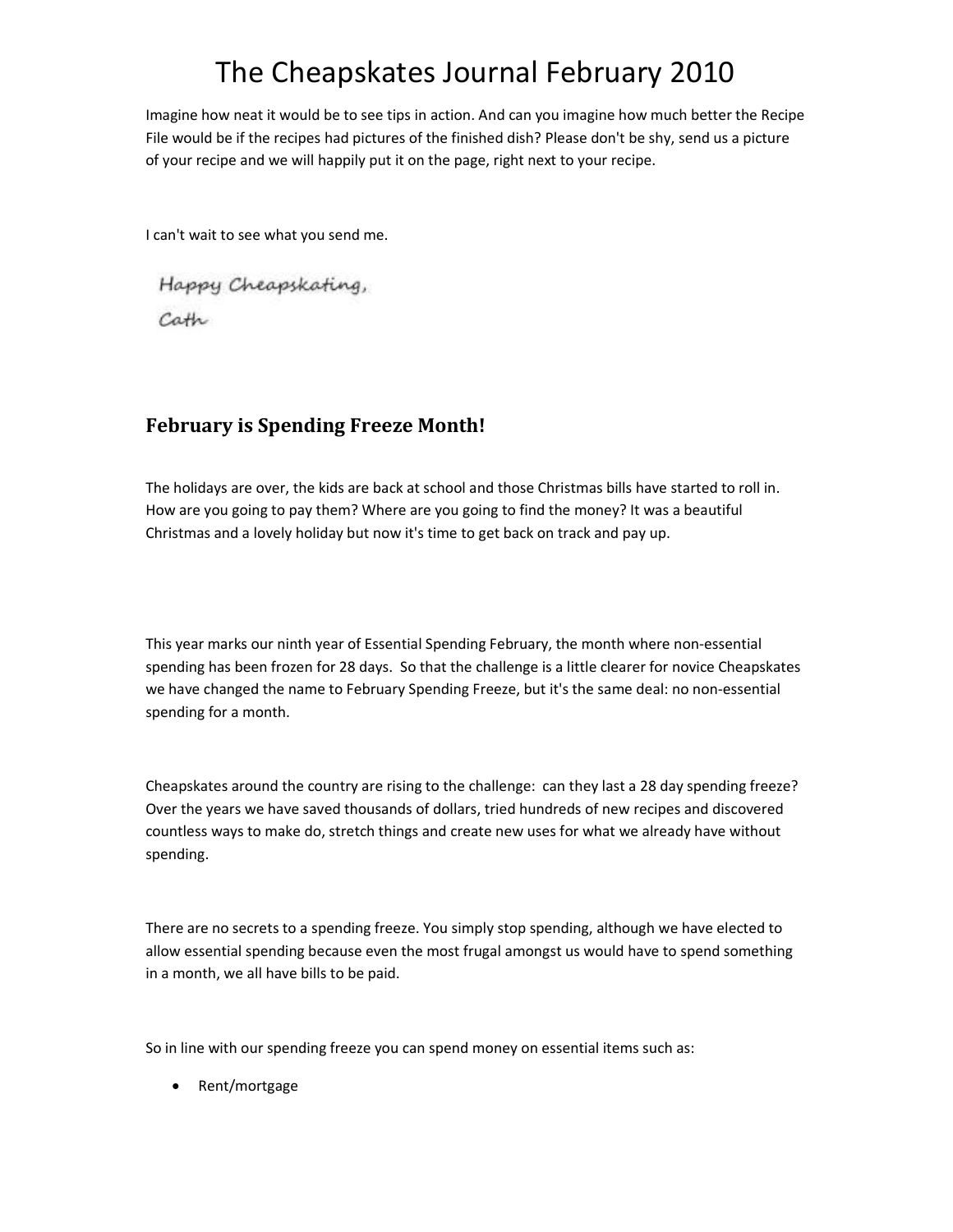- Utilities: gas, electricity, phone, water if the bill is due during the month (but look for ways to lower these bills during the month)
- Food: but shop at home first. Check your pantry, fridge and freezer and menu plan with what you have.
- Medical/pharmacy: don't scrimp on your health the future cost would be far too great
- Petrol and transport: unless you can walk everywhere you'll need your car. But try to limit how far you go and how often you use it. Carpool if you can, share the school run with another mother, make one trip and do all your errands. Ditto for bus, train and tram. If you have a bike now might be a good time to start riding to work or school.
- Other regular monthly bills you have

You can't spend money on

- magazines
- takeaway meals
- movies
- new clothes
- toys
- DVDs and CDs
- or anything else that isn't essential to living for 28 days.

It's not hard (really) and the results are well worth it. Wasting money with thoughtless spending costs us thousands of dollars a year. This month by taking up the spending freeze challenge you are going to think about your spending and develop a new habit (or two) and in the process save a lot of money. How does \$500 sound? Does \$1000 sound better? Stick to the spending freeze and you could have that much, or more, saved by the end of February. How good would that be?

Think how nice it would be to have that cash at the end of the month to pay off the credit card or the school fees or even the mortgage. How much stress would be relieved if you could do that?

**I challenge you to give the February spending freeze a go and see how much you can save. Get the whole family involved and watch the saving mount up.** 

You'll find plenty of help in the Member's Centre. First off, register so we can keep a track of your savings and so you can join in the discussions with other Cheapskates. The go through the Tip Store, particularly for menu planning ideas. And read Bare Bones Groceries and see how you can feed a family of four for just \$20 a week - three meals a day, with menus, recipes and a shopping list.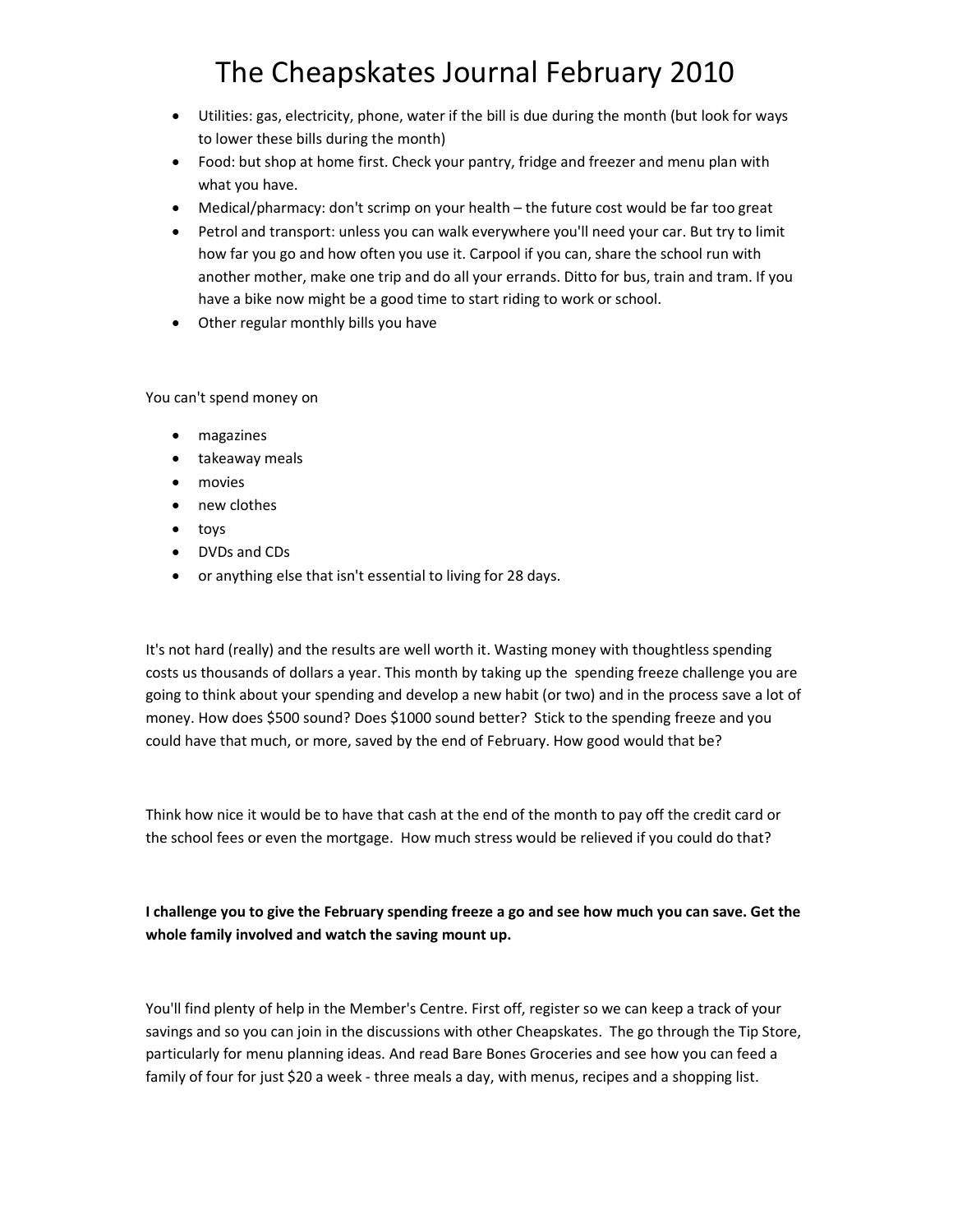Here are some tips that will make your spending freeze easier:

#### **Register**

Register on the Spending Freeze forum and tell us how much you are hoping to not spend. Then keep us up to date with your progress. This is important, we all want to know how well you are doing and if you post regularly you'll be able to see how we are getting on too.

### **Have a Plan**

Planning is the key to surviving and thriving during a spending freeze. Planning your day ensures you cover everything you need to get through: lunches, drinks, having enough petrol in the car. It also gives you time to prepare for those irregular things such as birthday parties and allow you to plan the spending. Planning what you are going to have for dinner the night before removes the takeaway temptation that comes with not having a plan. Planning and knowing what's happening will let you prepare ahead of time and find no spend alternatives to those "spend, spend, spend" situations.

### **Stop Spending**

Seriously, stop spending money - no more clothes, magazines, toys, makeup, computer bits and bobs, shoes etc. For four weeks use your money to pay the essential living expenses (mortgage/rent, utilities, food - bare bones basics, fares/petrol) and see just how much is left over at the end of the month. Then use 50% of that money to pay down debt and 50% to increase (or start) your emergency fund. You must bank the leftover money - it is not saved until it is safely in the bank it is just not spent.

### **The 10% Grocery Cut**

Cut your grocery bill by 10% this week. If you normally spend \$200 a week, this week you are only going to spend \$180. Check what you have on hand before you go shopping (fridge, freezer, pantry) and only buy what you really need rather than what you think you need. Then shop for those things within your new grocery budget. If you come in with an even bigger saving, well done. And don't forget to pay some off debt and put the rest to your emergency account.

To help you with your grocery cut, menu plan with what you have on hand. To help you with this, we have a gorgeous new menu plan/shopping list combo, with the shopping list in the same order as our Grocery Tracking Spreadsheet. This handy tool was designed by one of our long time members Catherine Allan. You can download it here, or find it under Cheapskater Creations on the Printables page.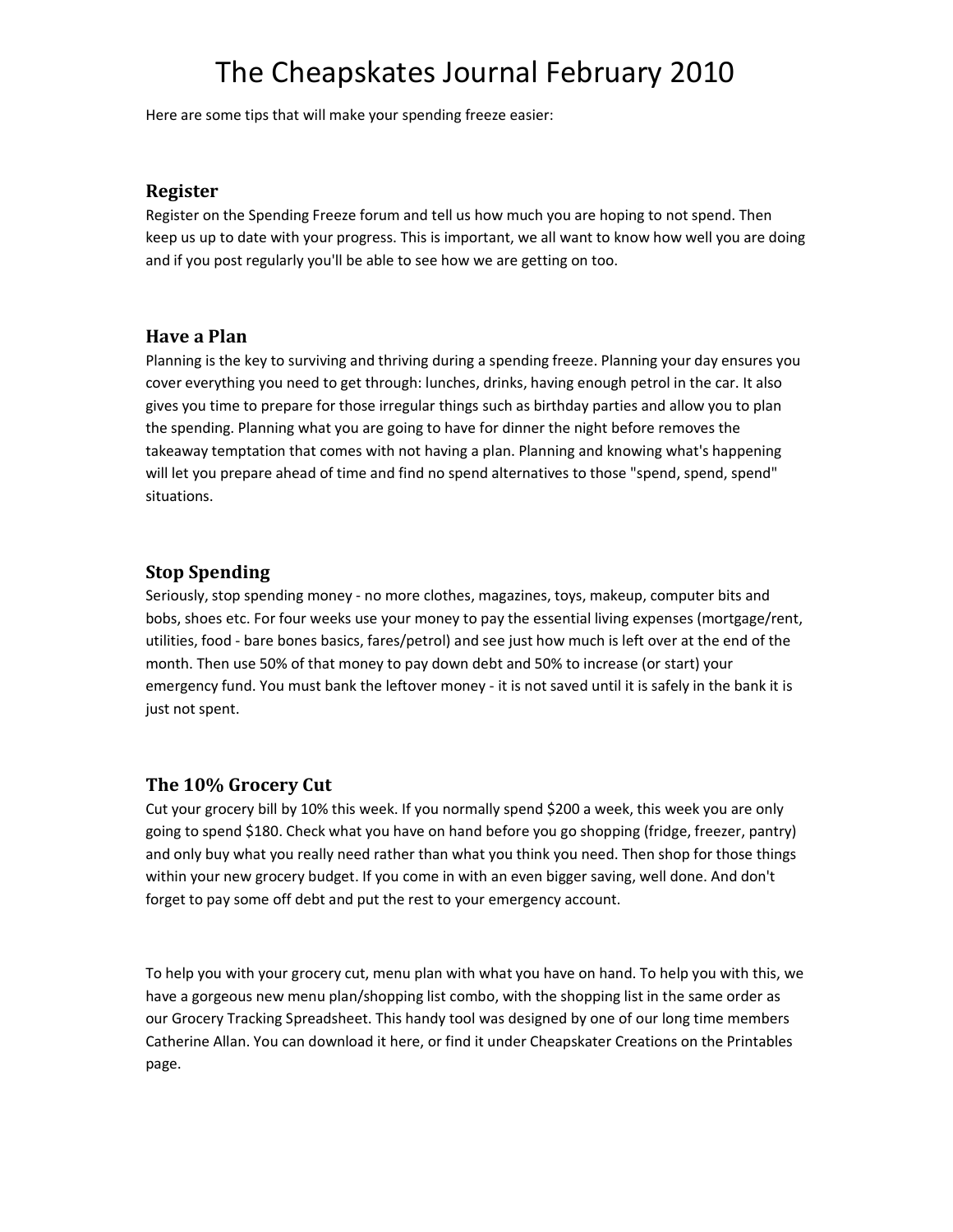### **Track Your Spending**

If you track your spending already, fantastic. Pat yourself on the back. If you don't, start today. Get a notebook (any notebook or piece of paper will do) and write down every cent you spend. Write down what you bought, how much it cost and how you paid for it i.e. cash, credit card, direct debit. Do this for at least the first week, preferably the whole 28 days, so you can see exactly what you are spending your money on.

Good luck with your spending freeze and I can't wait to hear how well you do.

### **A Thoughtful Moment**

**God Said No** 

I asked God to take away my habit.

God said, "No.

It is not for me to take away,

but for you to give it up."

\*\*\*

I asked God to make my handicapped child whole.

God said, "No.

His spirit is whole,

his body is only temporary."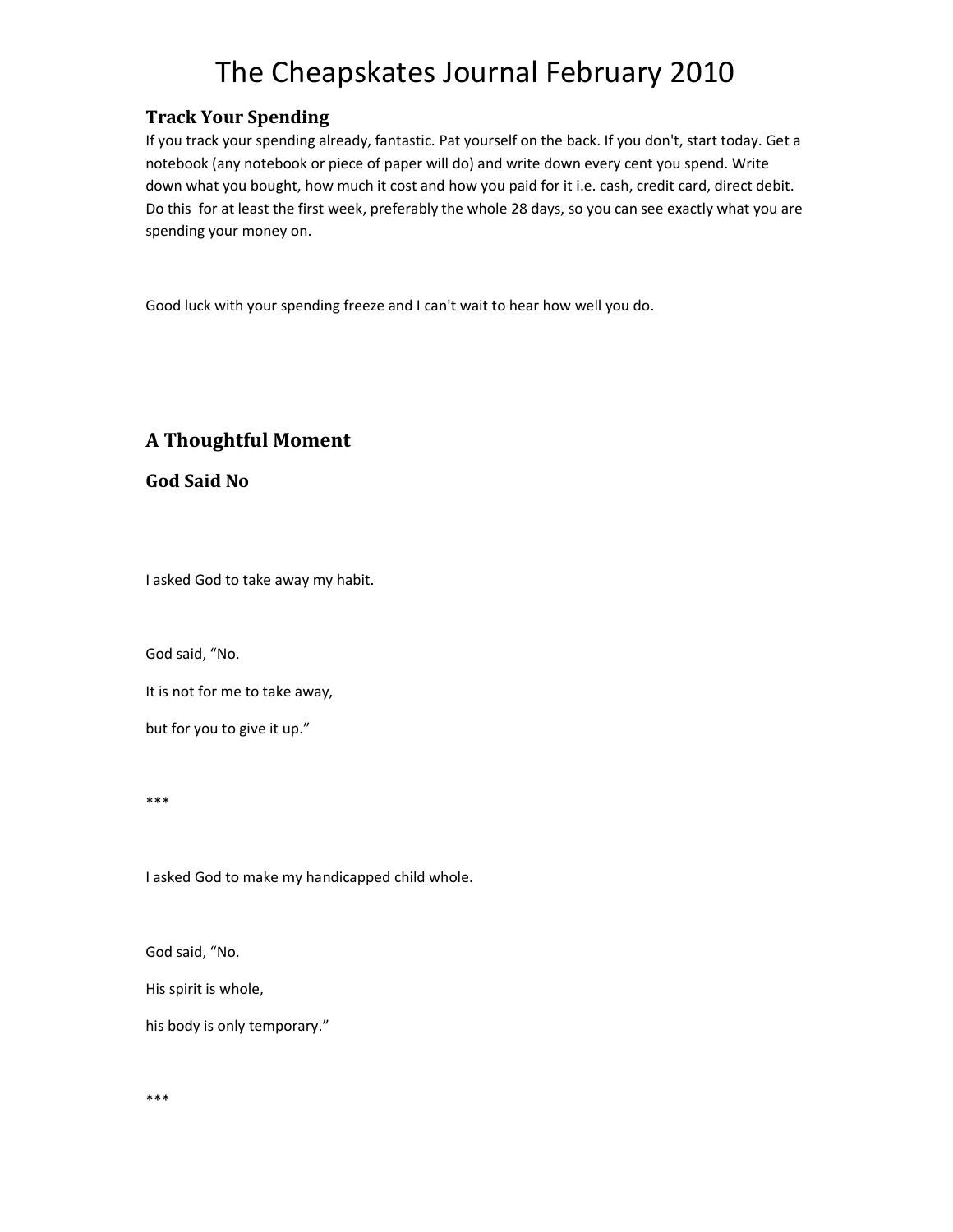I asked God to grant me patience.

God said, "No. Patience is a by-product of tribulations;

it isn't granted, it is learned."

\*\*\*

I asked God to give me happiness..

God said, "No.

I give you blessings;

Happiness is up to you."

\*\*\*

I asked God to spare me pain.

God said, "No.

Suffering draws you apart from worldly cares

and brings you closer to me."

\*\*\*

I asked God to make my spirit grow.

God said, "No.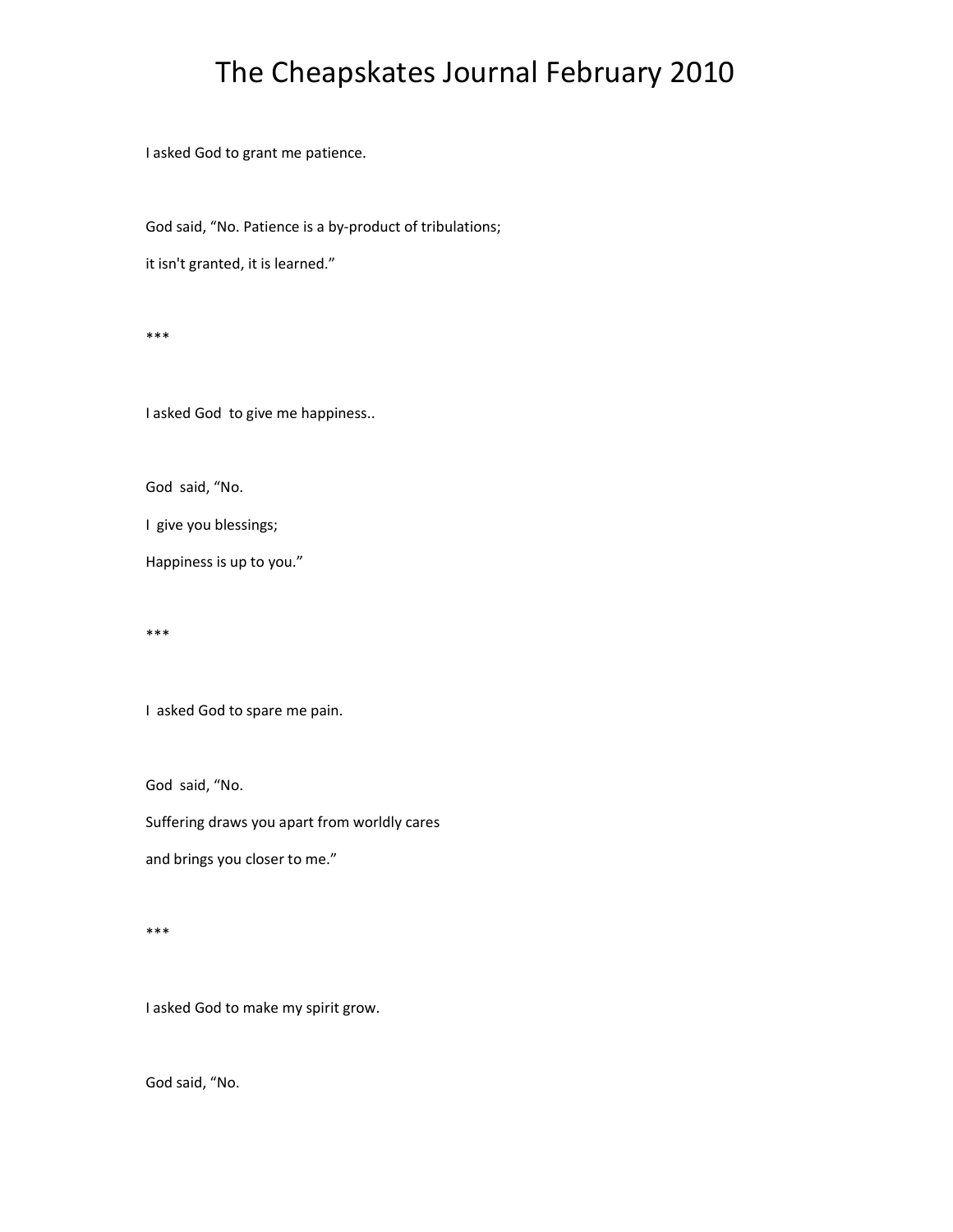You must grow on your own,

but I will prune you to make you fruitful."

\*\*\*

I asked God for all things

that I might enjoy life.

God said, "No.

I will give you life,

so that you may enjoy all things."

\*\*\*

I asked God to help me love others, as much as He loves me.

God said... "Ahhhh,

finally you have the idea."

*This Thoughtful Moment was contributed by Gloria, Bonnells Bay*.

**Saving Story** 

**Linda's Story**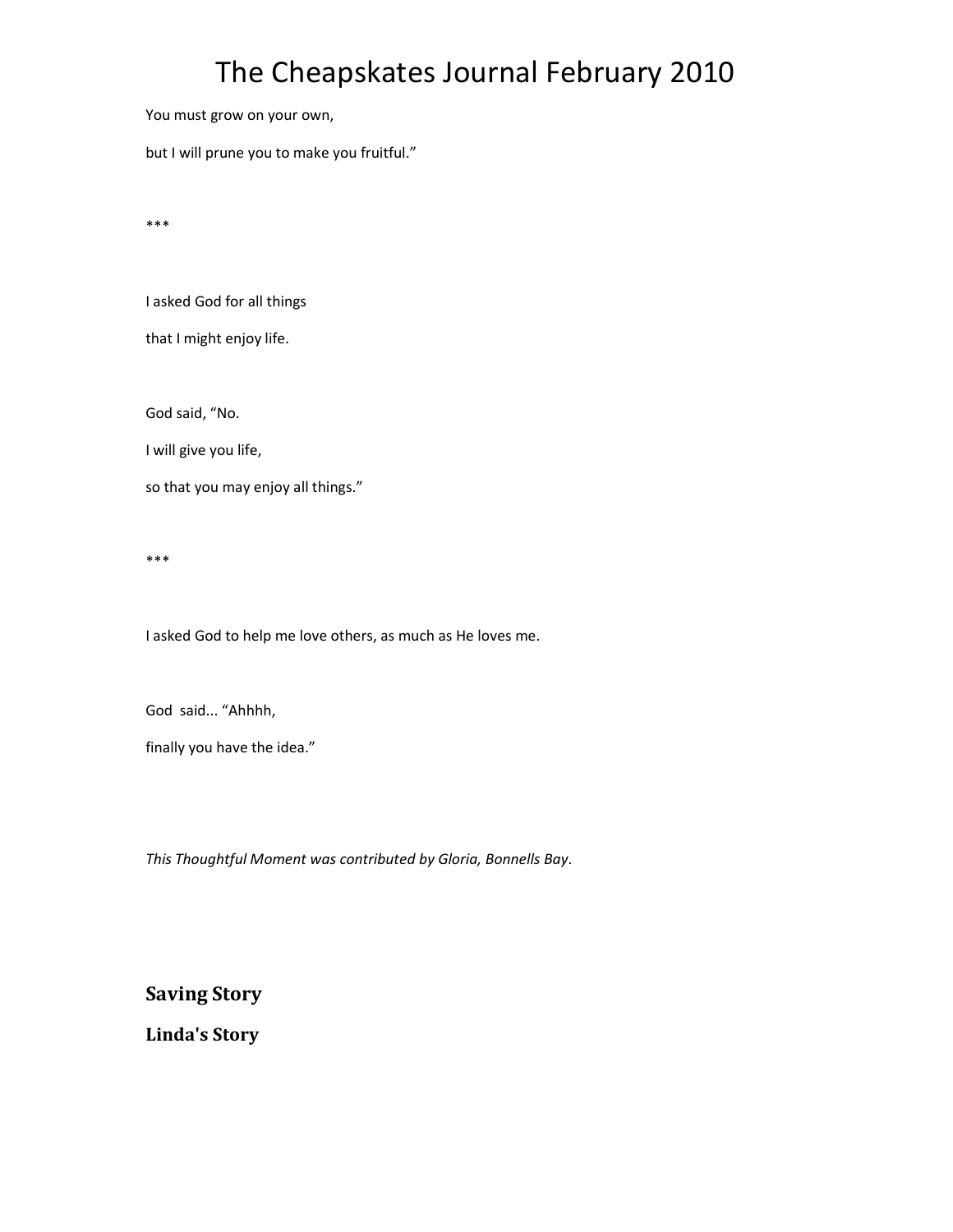A dress bought from a bridal shop as a wedding dress was out of my budget. I walked into a small shop one day looking for ideas and found exactly what I wanted. Here was a cream lace and satin knee length cocktail dress, just perfect. I added cream stockings and slip on flatties to create my 1960's wedding outfit. Material and patterns, combined with the skills and wonders of my maid of honour, and we have two reusable, smart outfits for the attendants. And all for under \$300.

We are to be married in the park on the lake so no expense there. The usual reception venues were out of our price range... the cheapest quote being \$6600 for 60 guests and no drinks or special diet catering. Our home was too small to hold the reception and hiring table and chairs to 'do it ourselves' was just too pricy.

We looked closer to home and found a local, very small restaurant whose management is willing to close the restaurant for the day and give us toasting drinks and special meals for 60 guests at a quarter of the cost of the reception venue.

Decoration will be simple: bonbonnieres, contrasting serviettes, and one flowering plant on each table (that we plan on putting into our garden afterwards).

A relative gave the wedding cake to us as a gift and one guest will provide the live entertainment as wedding gift. Photos will be taken by guests on digital cameras and Photoshop will be used to create what we want when we want.

We have deliberately chosen simple, elegant and reusable for our wedding. This has proven to have been the cheapest as well.

### **Common Grocery Budget Blunders**

In the olden days, back before the days of supermarkets, it was common to visit the grocer, butcher and greengrocer three, four or even five times a week to pick up what was needed for just that day and maybe the next. Those were the days when more backyards than not had substantial veggie gardens, convenience foods were not even thought of and every meal was cooked from scratch, using basic ingredients.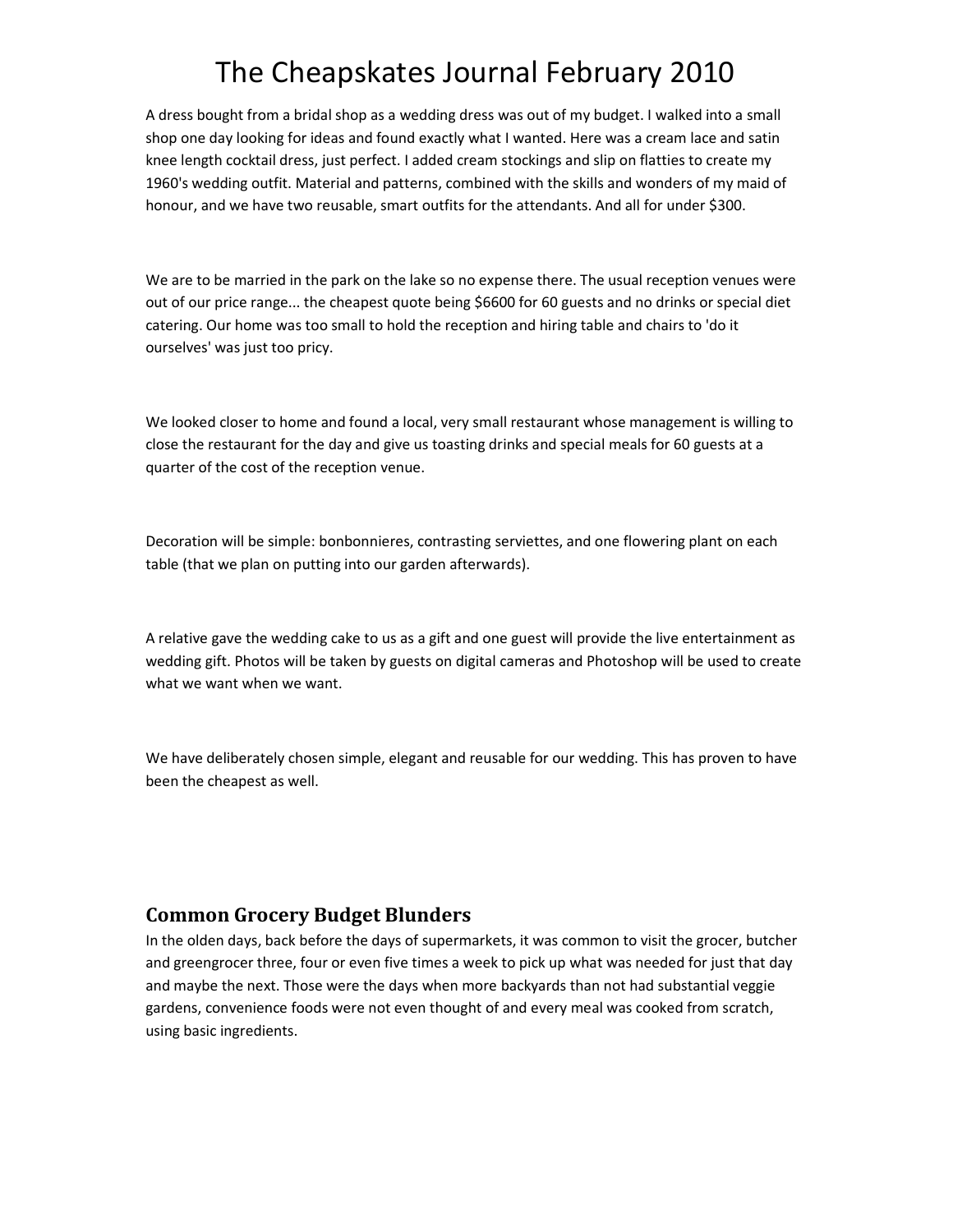Then supermarkets took over and we started dashing in four or five times a week to pick up just a few things. It was time consuming, but we didn't notice as we were used to shopping that way. We also didn't notice just how much damage it was doing to our budgets, the plan to make us part with more and more of our hard earned cash was insidious.

These days, there are better options than trusting our grocery budget to supermarkets. And with food prices rising every week, even the smallest increase or mistake at the checkout can show up in big red figures on our budgets.

There are some simple things you can do to avoid being caught by the grocery budget blunders, and you'll notice the savings almost immediately.

#### **Blunder No. 1: BRAND LOYALTY**

Switching from name brands to generic brands can cut your grocery bill by 40% - 60% without sacrificing quality. In many cases the generic brands contained the name-brand product but with a different label and a lower price. Remember the name brands have to work the high cost of marketing and advertising into the cost of the item. It doesn't hurt to try the generic equivalent of your favourite brand name and if you don't like it you can always switch back. But it does pay to switch for the things you do like, try it and see.

#### **Blunder No. 2: UNIT PRICE BLINDNESS**

Most supermarkets and some budget department stores post labels on the shelf that show the item's price and the price per unit—per 100g, per serving, per portion and so forth. Don't assume the larger size is automatically the better deal. Often it's not, but you won't know that if you don't watch the price per unit. Carry your Price book and a small calculator with you and you won't get caught out.

#### **Blunder No. 3: GIVING IN TO TEMPTATION**

There's a reason that everyday staples like milk and bread are at the back side of the supermarket. It makes picking up just a bottle of milk and a loaf bread a challenge because you will pass by so many opportunities to pick up other stuff on the way to the milk: the bakery (and doesn't it smell great), the deli with its delectable displays, and aisles full of yummy snacks, biscuits and drinks, etc. All of these temptations are placed deliberately so you are bombarded with them on the way to the milk cabinet. If you're not careful, you'll find yourself picking up all kinds of things you hadn't planned to buy. Everything about a supermarket is designed to facilitate impulse buying. Give yourself a head start by not picking up a basket - if you're only buying a bottle of milk and a loaf of bread you don't need a basket. No basket means nowhere to put those impulse buys and more money in your purse.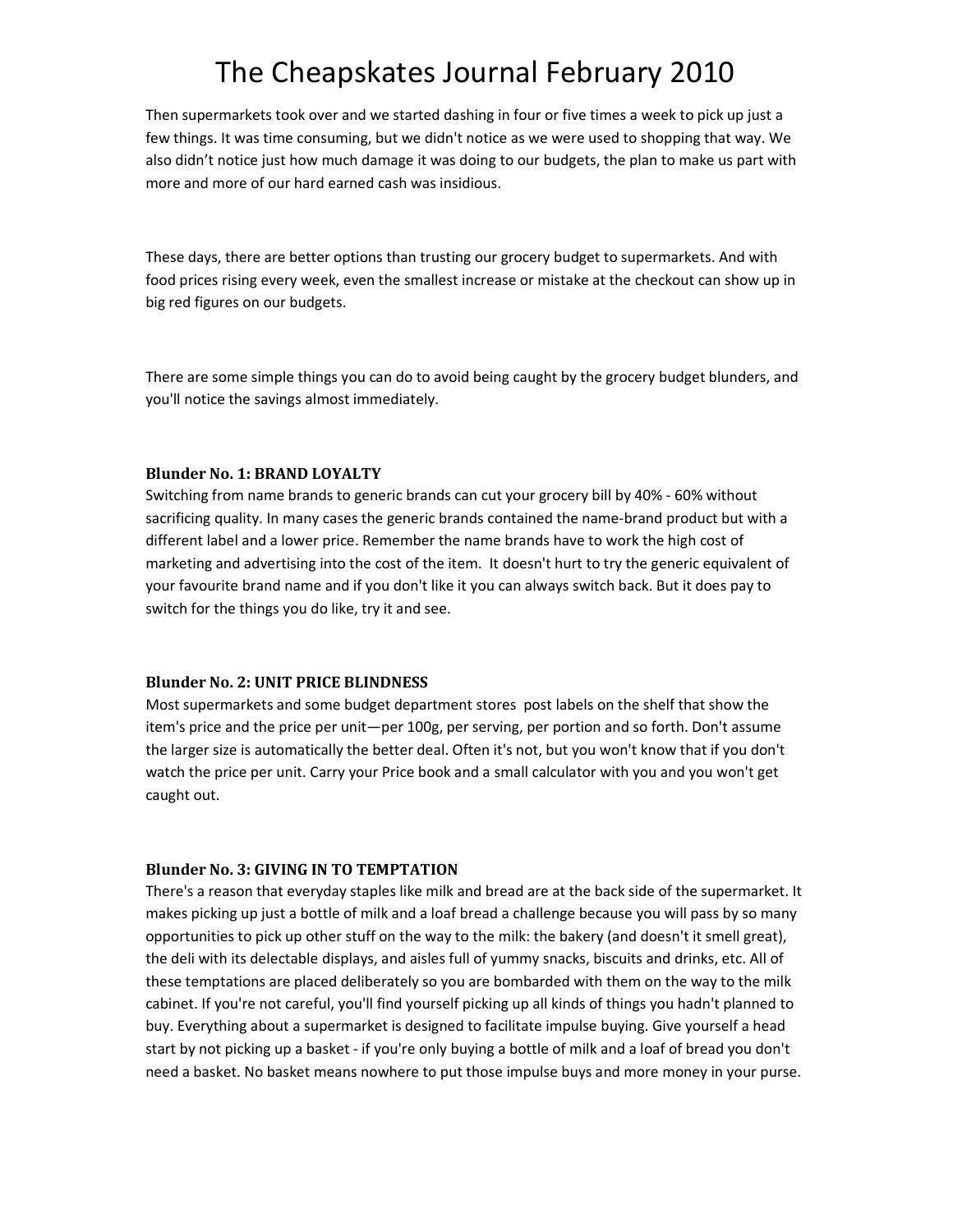#### **Blunder No. 4: LACK OF A PLAN**

Grocery shopping without a list is risky. Your memory isn't as good as you might think. Without a plan you'll buy things because you "might need them" or "because we'll use it anyway" and undoubtedly you'll find yourself coming back for what you forgot—and that starts the mistakes all over again. Write up a shopping list before you leave home and then stick to it as you shop. And no aisle cruising either - if the aisle doesn't hold an item on your list you can skip it.

#### **Blunder No. 5: CHECKOUT DAZE**

If you want to save money, keep a close eye on the scanner at the checkout. If the store you shop at adheres to the Supermarket Scanner Code of Practise then watching for errors could put money back into your pocket if your items scan at more than the advertised price. You also need to watch that each item is scanned only once and that any special deal prices (i.e. buy two get one free etc) are applied to your bill. It pays to check your receipt before you leave the store and get any errors corrected straight away.

#### **Blunder No. 6: SHOPPING WITH THE KIDS**

Grocery shopping requires concentration: you need to look for the items on your shopping list, compare prices of similar products to get the best price, look for any extra unadvertised specials, then compare unit prices and then to top it off you have to be extra vigilant at the checkout. If you have your children with you this is almost impossible. I know it's hard to shop without them, but try. It will be faster, cheaper and a lot more pleasant if you don't have to keep one eye on the kids and the other on your grocery list.

### **Hot Stuff - An Old Fashioned Pot Holder**

If you like to bake and do a lot of cooking then you need good, thick pot holders. And you need a few of them in different sizes. I have small pot holders, barely big enough to cover my fingers. I have larger ones that cover my hand and wrists and then I have the huge pot holders I use for lifting my large baking dish and biggest casseroles out of the oven.

I love them all, but my very favourites are the handmade, old fashioned ones that have been crocheted out of wool. They are really thick and sturdy but they are attractive too. They are nice enough to have hanging on hooks near the oven and they add to the character of my kitchen.

This retro pot holder is very simple and is a great way to practice crocheting for beginners. It takes a small amount of yarn so it's a great way to use up leftover balls of wool from other projects. You can whip one up in just a couple of evenings in front of the TV!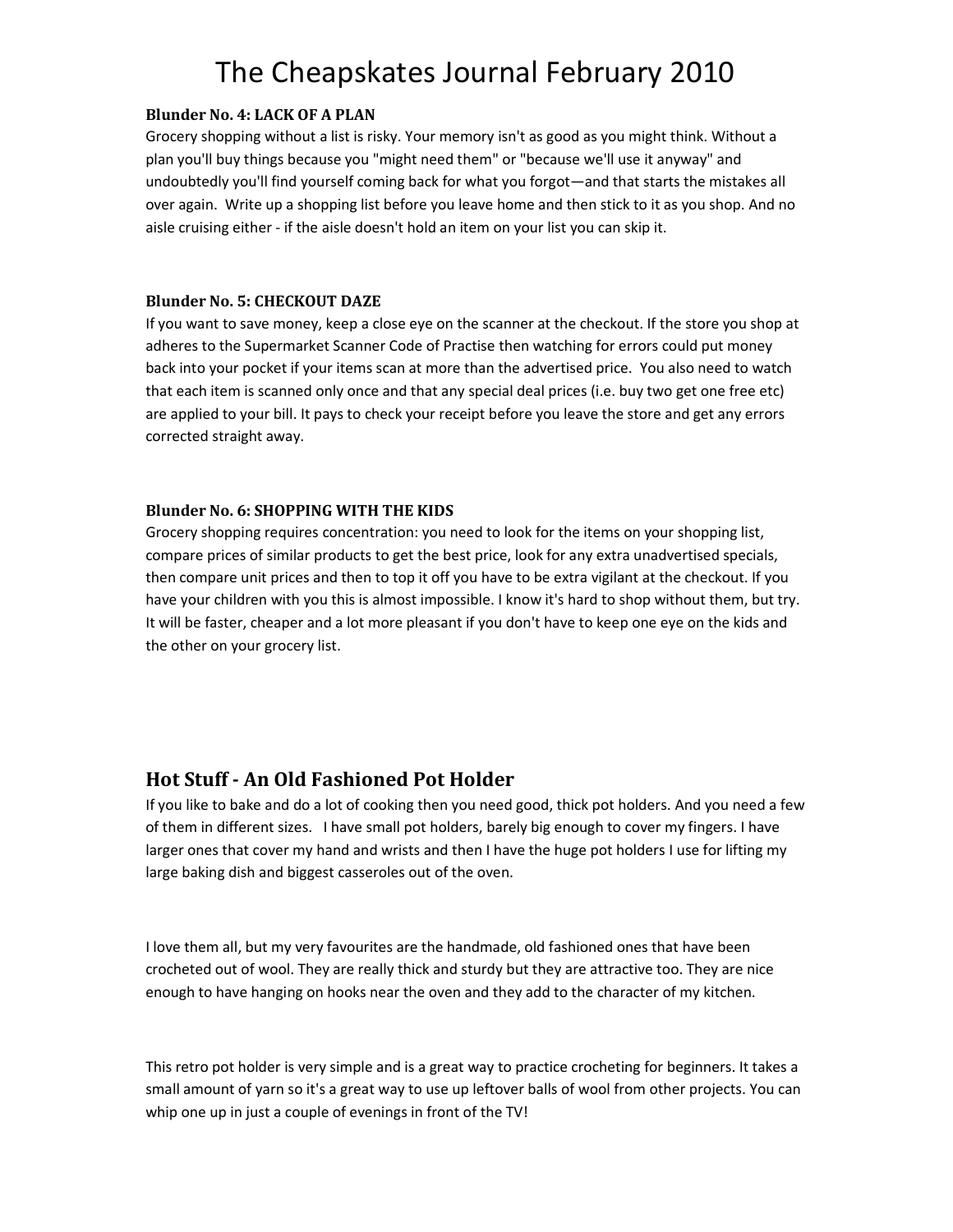Be sure to use pure wool to crochet your pot holder. Pure wool will cope with the heat and if it is accidentally left near or on an open flame it will smoulder, unlike synthetic yarns that will melt and burn or cotton that will burst into flames.

### **Hot Stuff Pot Holder**

#### **You will need:**

8 ply wool (make sure it is pure wool, see above)

4mm crochet hook

#### **Instructions:**

Make 42 chain.

First row: Skip first three chain (these will form the first bar in the pattern). Half treble into the next chain. Continue to end of row, make two chain. Turn.

Work 27 rows. Cast off, but do not fasten off. Make 7 chain, then 1 double crochet into the cast off stitch, turn. This forms the loop hanger. Work 10 double crochet around the loop, with the last one in the cast off stitch. Fasten off.

#### **Scalloped Edge:**

Starting at one corner work 1 double crochet in next chain, 3 treble in next chain, 1 double crochet in next chain, skip next chain. Repeat pattern until last chain before loop. Skip this chain, slip stitch into loop and fasten off.

Using the crochet hook weave ends of thread into pot holder.

#### **Embroidery:**

Using a contrasting wool and working in stem stitch or cross stitch, work the words "HOT STUFF" onto centre of pot holder.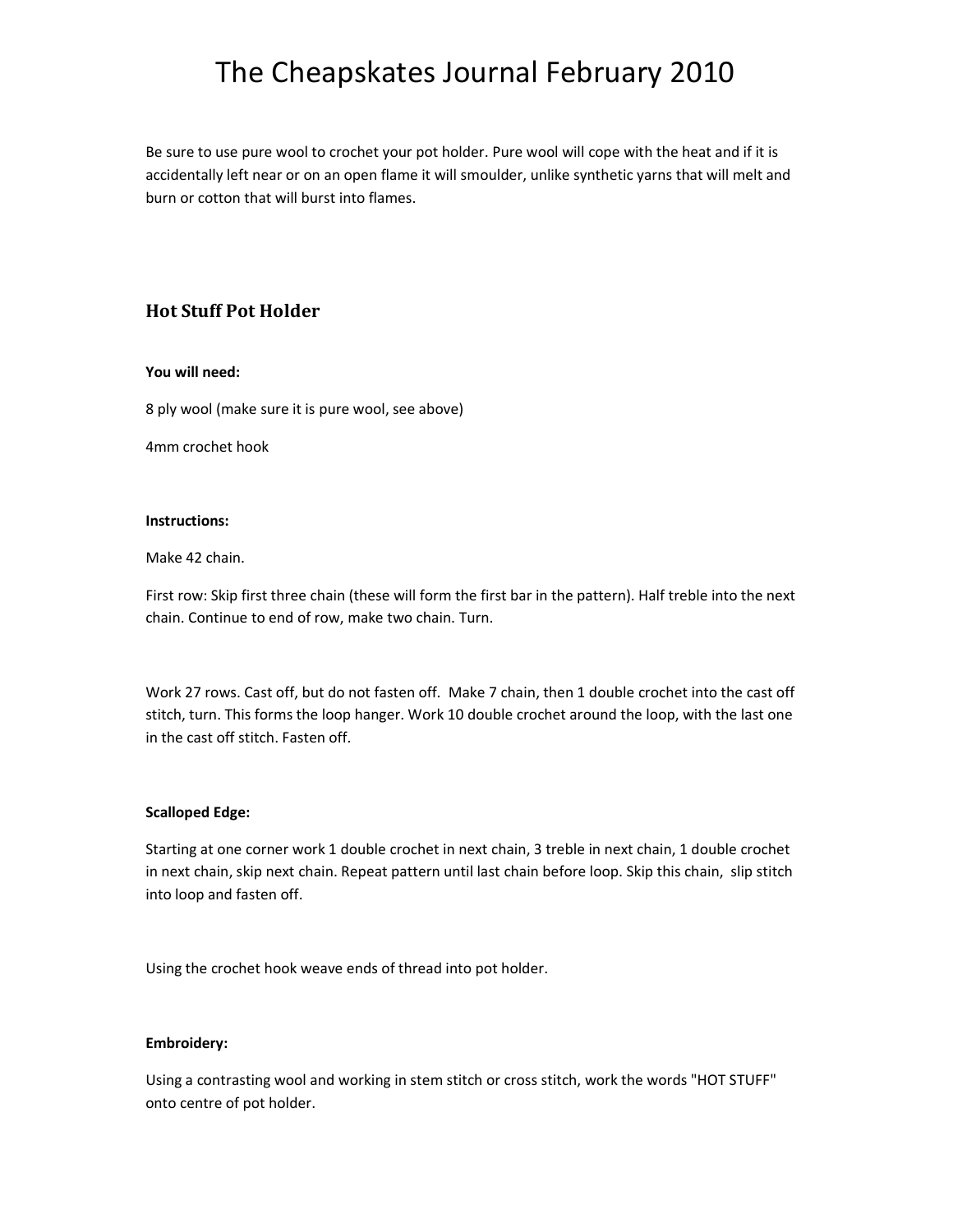### **How to Buy Without Cash**

It is possible to survive without cash, and I don't mean use a credit card instead! Since the beginning of time mankind has bartered for needs, wants and desires. In fact bartering pre-dates the use of currency!

As the economy tightens more and more people will be looking for creative ways to get what they need and bartering is becoming more and more attractive to cash strapped Australians.

Why Barter?

- To save money, time and energy
- To get the things you need without going over budget
- To get the things you want without going over budget
- To declutter things you no longer need, use or want for things that you do need, use or want
- To pass on older toys for new playthings
- To recycle rather than dump perfectly good and useful things
- To trade things you love doing for jobs you don't like doing

The dictionary defines bartering as "trading goods or services without the exchange of money". As a Cheapskate I love the idea of bartering and have used simple barters for years.

Casual bartering takes place all over the country every day. Have you ever swapped a basket of veggies for a couple of loaves of fresh bread or some lovely free range eggs? Or done some gardening for a neighbour for a haircut or some sewing? Then you have bartered. Haircuts for sewing, tomatoes for books, homemade pickles and jams for ironing, lawn mowing for babysitting are all trades that have helped us as a family to have what we need or want over the years, without having to take money out of an already tight budget.

Swapping something you don't need (excess garden produce for example) for something you do need (the hems taken up on some new trousers) makes sense. Bartering is simply exchanging goods or services to the value, rather than cash, so the success of your barter relies on you having something people either want or need. It's easy to start bartering - you just have to ask people if they are willing to trade. Get to know them, find out their skills, talents, hobbies and professions and share yours with them and you are bound to find something useful to trade.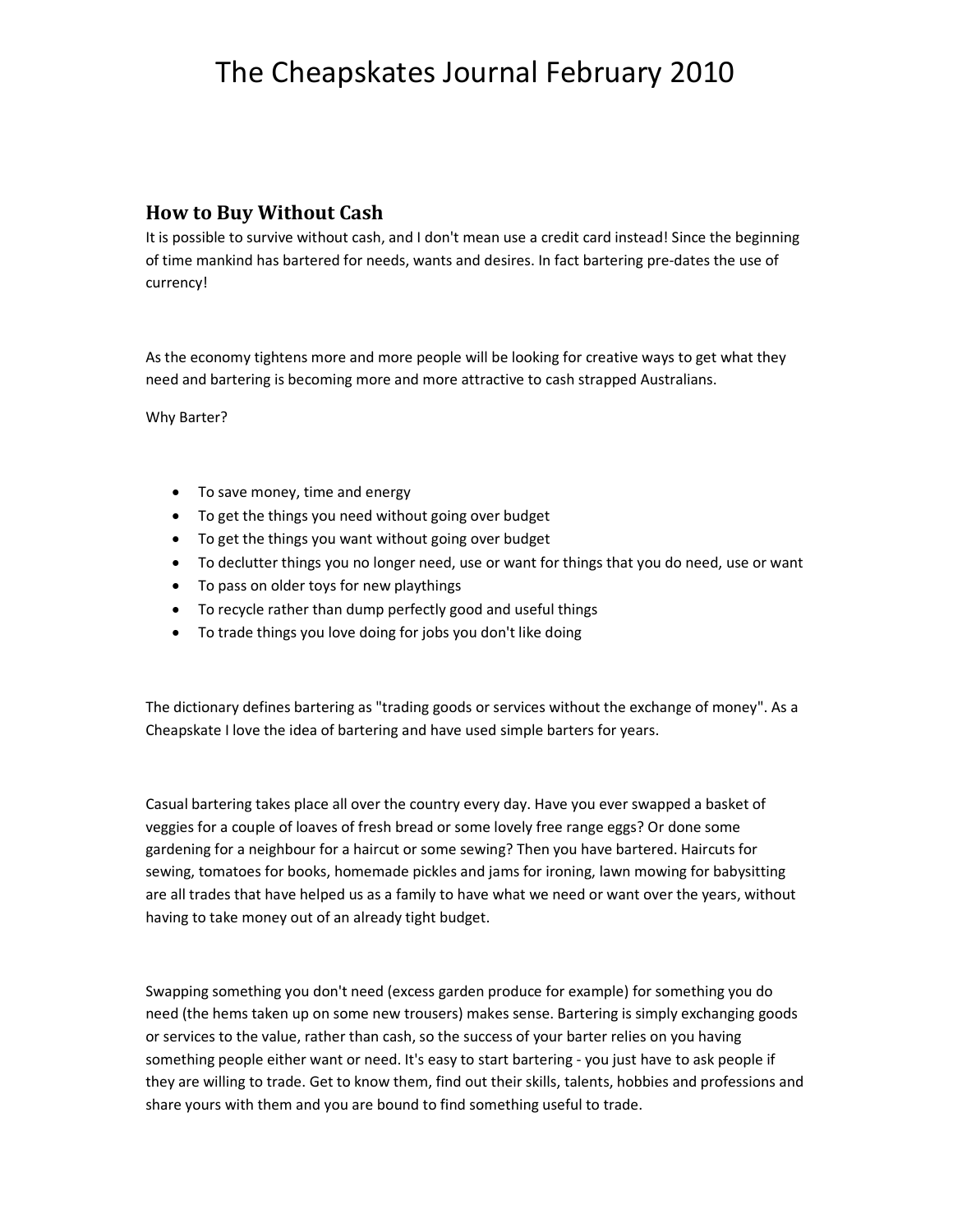Before you start do some research to find the RRP of the items or skills you are trading. A basket of homegrown veggies may cost \$15, while lawn mowing costs \$40. How are you going to make up the discrepancy? Are you going to give or accept cash or future goods/services to make up the value? Bartering with strangers requires both parties to trust that the other is honest and reliable. Unlike a retail sale, there are no regulations to protect you. If you are not sure about bartering, start with small barters with people you know (school mums, church friends, neighbours, colleagues). As you become more confident with your bartering partners you'll find yourself opening up to opportunities and the trades will come from all over, often without you asking.

While bartering is looked on as an old-fashioned and simple way of getting what you want, it is fast becoming popular, and not just with the cash-strapped amongst us. Bartering can be useful to just about everyone, try it for yourself and see just how useful trading can be.

### **Dear Cath**

**Q.** Can you tell me what is the difference between cleaning vinegar and normal white vinegar? The cleaning more expensive vinegar tastes so much weaker than Aldi cheap vinegar, and yet someone told me you have to use so much less of the cleaning vinegar. I would love to know. *Irene* 

**A.** Cleaning vinegar has a slightly different ph and that's it, there is no other difference. Skip the cleaning vinegar and use the cheapest white vinegar you can find, it will do just as good a job and save you money. To use get more out of your vinegar decant half a bottle into another clean bottle and top both up with water. Leave for two weeks and you'll have two bottles of cleaning strength vinegar for the price of one. I've been doing this for years, but I only ever dilute once.

**Q.** In your book Debt Free, Cashed Up and Laughing you mentioned a free recipe site. Could I have that web address please?

**A.** There are any number of free recipe web sites. A simple search will bring up thousands and thousands. Some of our member's favourites are:

www.bestrecipes.com.au

www.taste.com.au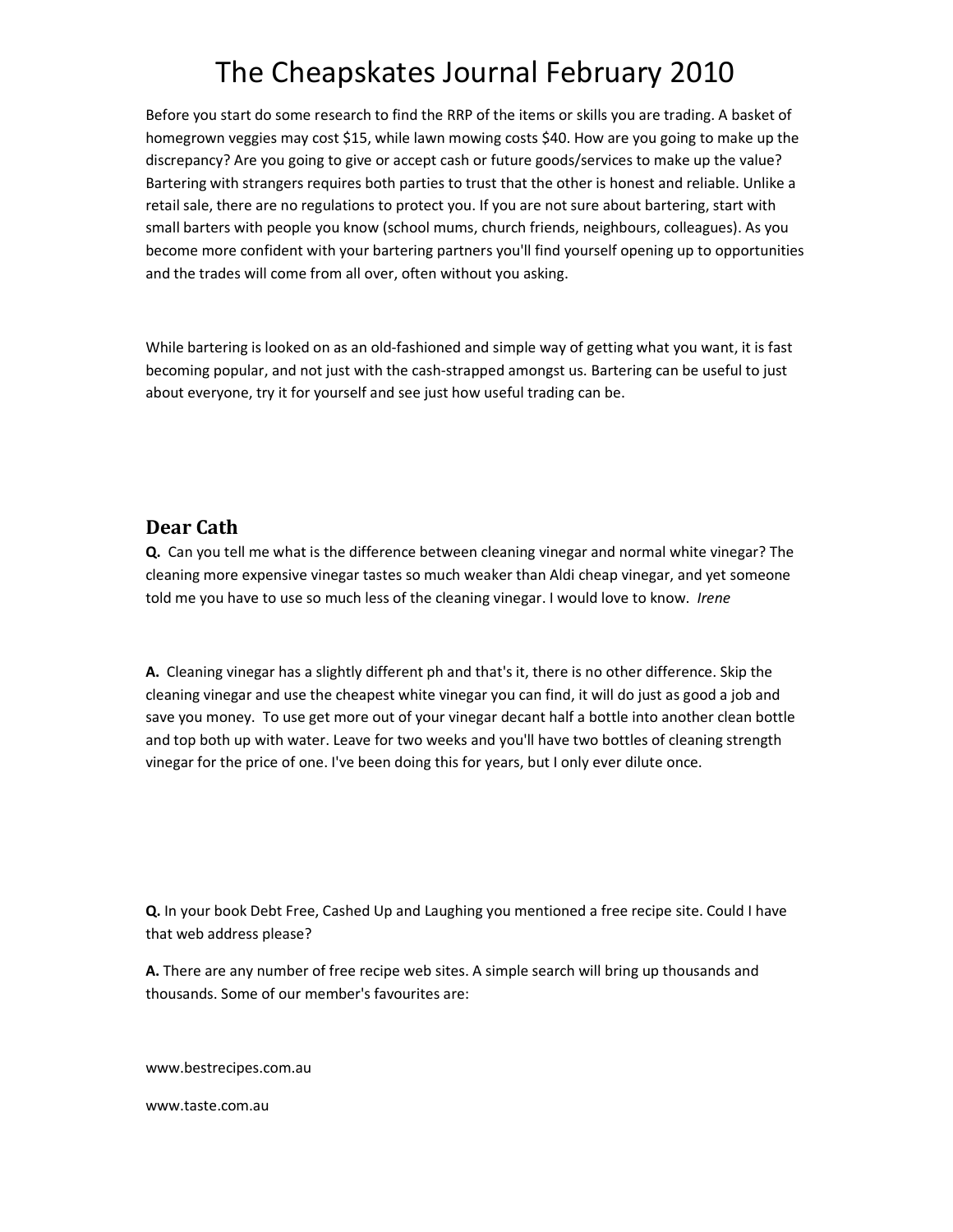www.sanitarium.com.au

www.cuisine.com.au

**Q.** Our eldest son starts school soon and we are looking for cheap or cost effective ways to label all his clothes, books, drink bottles etc. There are lots of companies out there with fancy labels but they still cost a bit to get labels for everything. Any ideas? Thanks! *Shelley* 

**A.** Skip the fancy labels and make your own, it's easy. For his clothes, buy some bias binding and a laundry marker. Write his name along the binding, leaving 5cm between each one, with the laundry marker. Cut between each name and you have name tags. Stitch them into his clothing. I know ironon tags are easier, but they tend to come off in the wash very quickly. Trust me and take the few minutes to stitch them in place.

For his pencils, lunchbox etc. print off a sheet or two of name labels and use sticky tape to attach them to everything. You can print them on coloured paper or add little images to each one, use coloured text and fancy fonts etc.

The alternative is to invest in a labeller and create your own. You can get stick on and iron tape for both Brother and Dymo labellers, in different widths and colours. They are quite expensive, around \$35 - \$40 for a basic model, so unless you are sure you will use it for lots of other things, I'd stick to making your own.

**Q.** I have just put new carpet in my lounge room and had mats made with the left over carpet. I have bought the non-slip underlay matting (from Bunning) that is supposed to stop the mats from creeping when walked on, but that hasn't helped at all. The mats still 'creep' and don't stay where they are supposed to. Can you help with advice on what I can use that isn't too expensive. Thankyou. *Susan*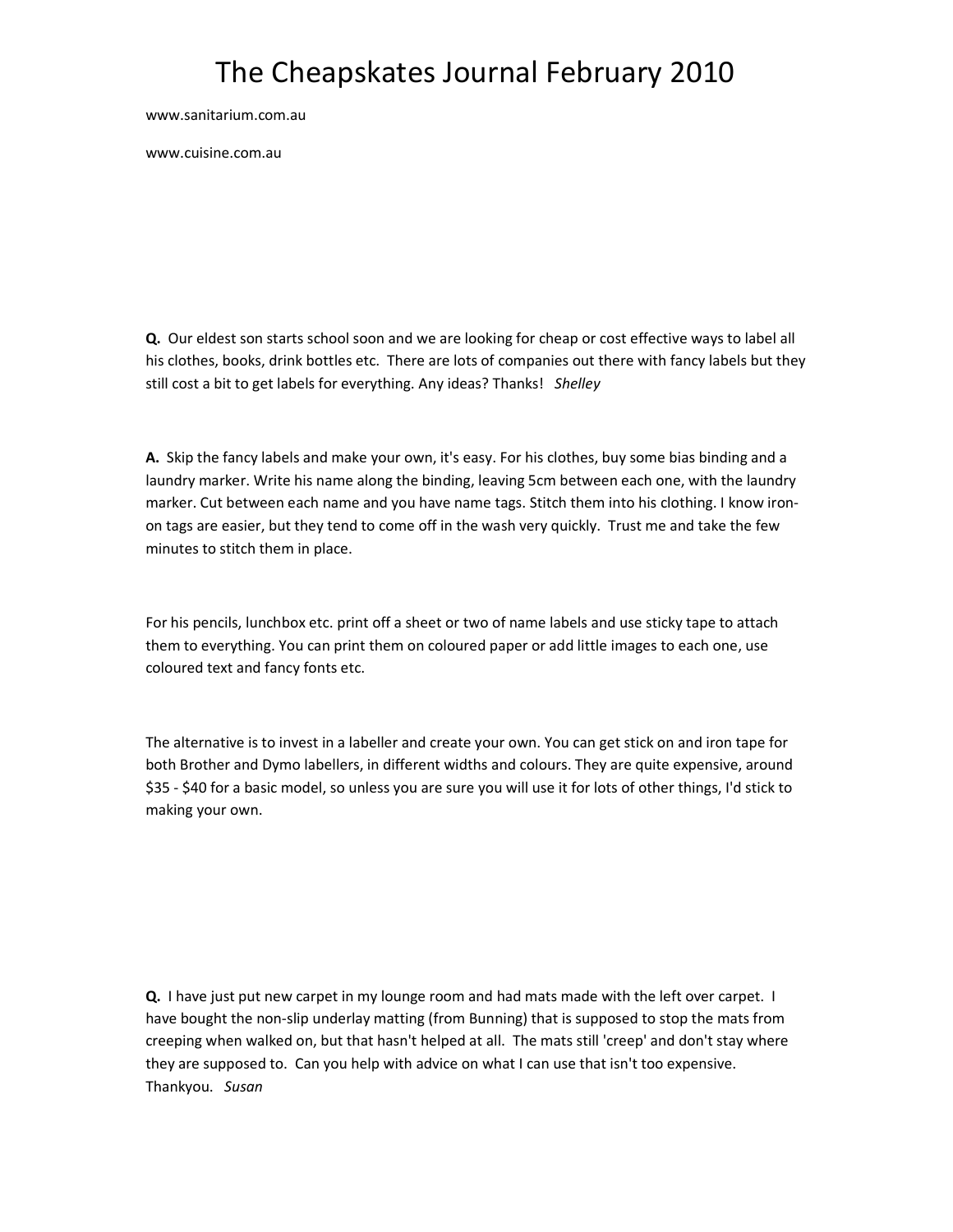**A.** Firstly let me say that putting carpet on top of carpet is not a good idea. The backing on the mats will wear the carpet underneath very quickly, even if it is a synthetic or wool/synthetic blend and you will be left with quite obvious wear patches in your carpet. If you still want mats on your carpet, there is a product called Rug-Lock. It is a re-usable, tacky product that you apply to the back of your rugs before positioning. Once they are in position on your floor they will stay in place, but you can lift them to move, clean etc. quite easily. You should be able to get it from Clark Rubber stores.

You can keep your carpets looking good and keep them clean without using mats by taking shoes off before coming inside and only wearing slippers indoors. Regular vacuuming is essential, the average household has around 2 kilos of dirt, dust and rubbish walked in every week. Treat spots and spills as soon as possible and have your carpets professionally cleaned once a year.

**Q.** I loved the idea of silica packets to protect the Christmas decorations - those desiccant packets will also protect all the stored paper and winter bedding things for the family - no more damp and smelly - so would love to get lots of them. Can you point me in the right direction? Susan

**A.** I suggest you ask at a camera shop. Photographers use lots of silica gel packets to keep their gear moisture free and most good camera stores will sell silica in at least one form. The most economical way to buy it is in bulk, but remember a little goes a very long way. I would be very surprised if you needed more than 200g - 250g. The may also sell the little packets in bulk quantities. Silica like this isn't exactly cheap, but it's not horrendously expensive either, especially as it lasts for a very long time.

If that fails, ask your chemist if they can get the packs in for you. You may need to explain what it's for, and they should be able to help you.

Or as another alternative, you could contact one of the labs at your closest university and ask them if they could sell you some or give you the name of their supplier.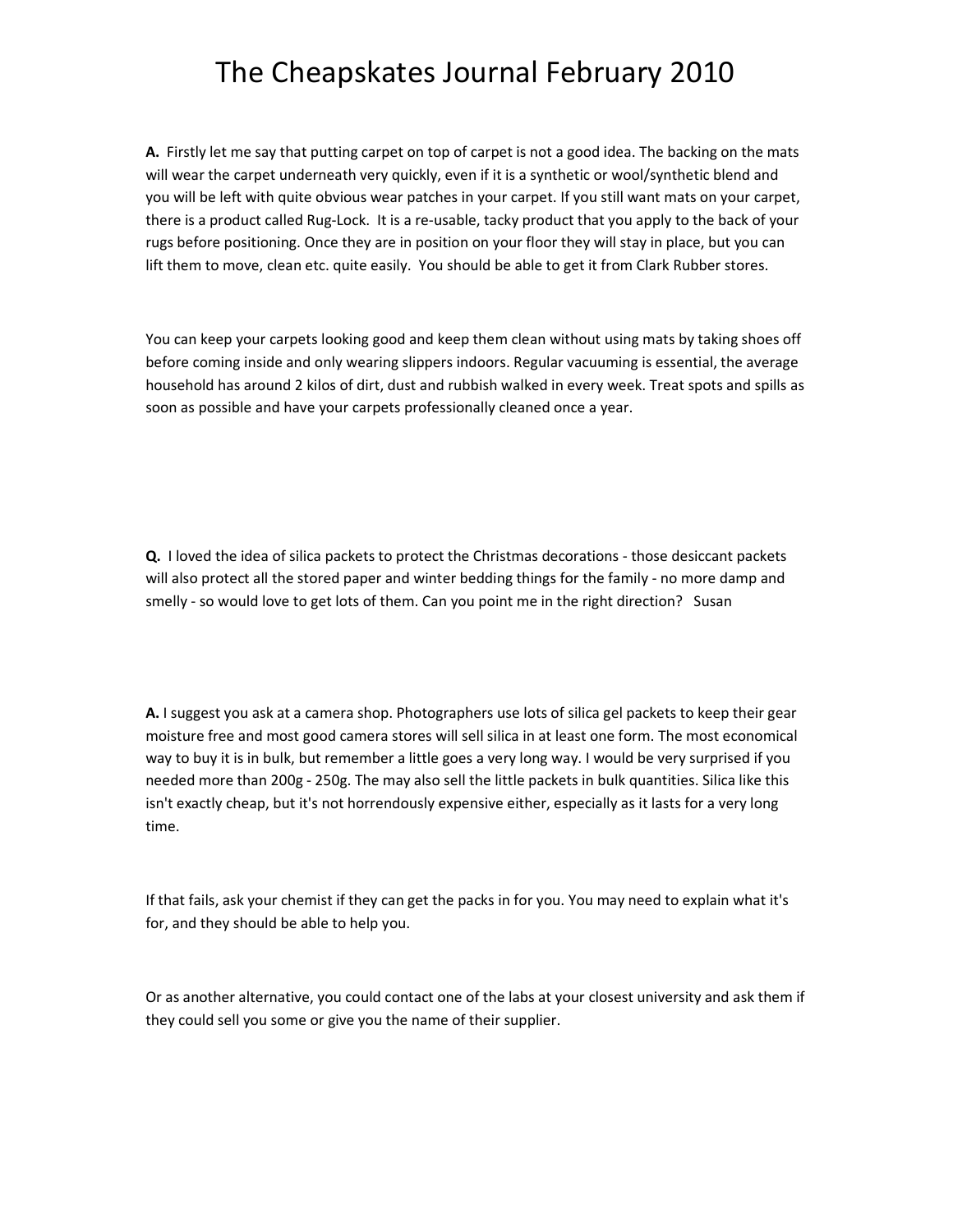### **On the Menu**

### **Keeping Your Cool with Homemade Ice Cream**

If there is one thing summer in Australia is the perfect time for, it's eating ice cream. And it's a good thing our summers are long and hot, because according to a report from IbisWorld we are second only to the United States when it comes to ice cream consumption!

While there are some truly delicious ice creams available, nothing can compare to homemade ice cream. Once taking hours and hours to make, and requiring a churn, lots of salt and tonnes of ice, these days making ice cream is so simple you don't even need an ice cream maker. An electric mixer or stick blender and a freezer are all you need to create your very own frozen ice delight.

### **Ice Cream Making Tips**

\*Before starting to make your ice cream, put everything in the fridge for a couple of hours. Having all your utensils and ingredients (apart from the cooked ones if making an egg based ice cream) as cold as possible helps improve the texture of the finished ice cream. Use metal bowls, spoons, whisks and ice cream trays if at all possible.

\*The regular stirring for the first hour is important, this helps to make the ice cream smooth and creamy and to break down any ice particles that form. Use a fork to stir the mixture and be sure to stir, and not fold, as you don't want to incorporate any more air into the mixture. Too much air in the ice cream changes the texture from smooth and creamy to a crystal-like texture.

\*Storage containers: once the ice cream is frozen it needs to be stored properly. Transfer it to a food-safe container with a good seal and store upside down in the coldest part of the freezer.

\*Don't store ice cream uncovered or next to uncovered foods as the flavour may transfer and your ice cream will become unpalatable.

\*When adding fruit to ice cream, watch for the water content, as this will affect the end result of your ice cream. Instead of adding lots of fruit, add a small amount and the desired flavouring by way of essence.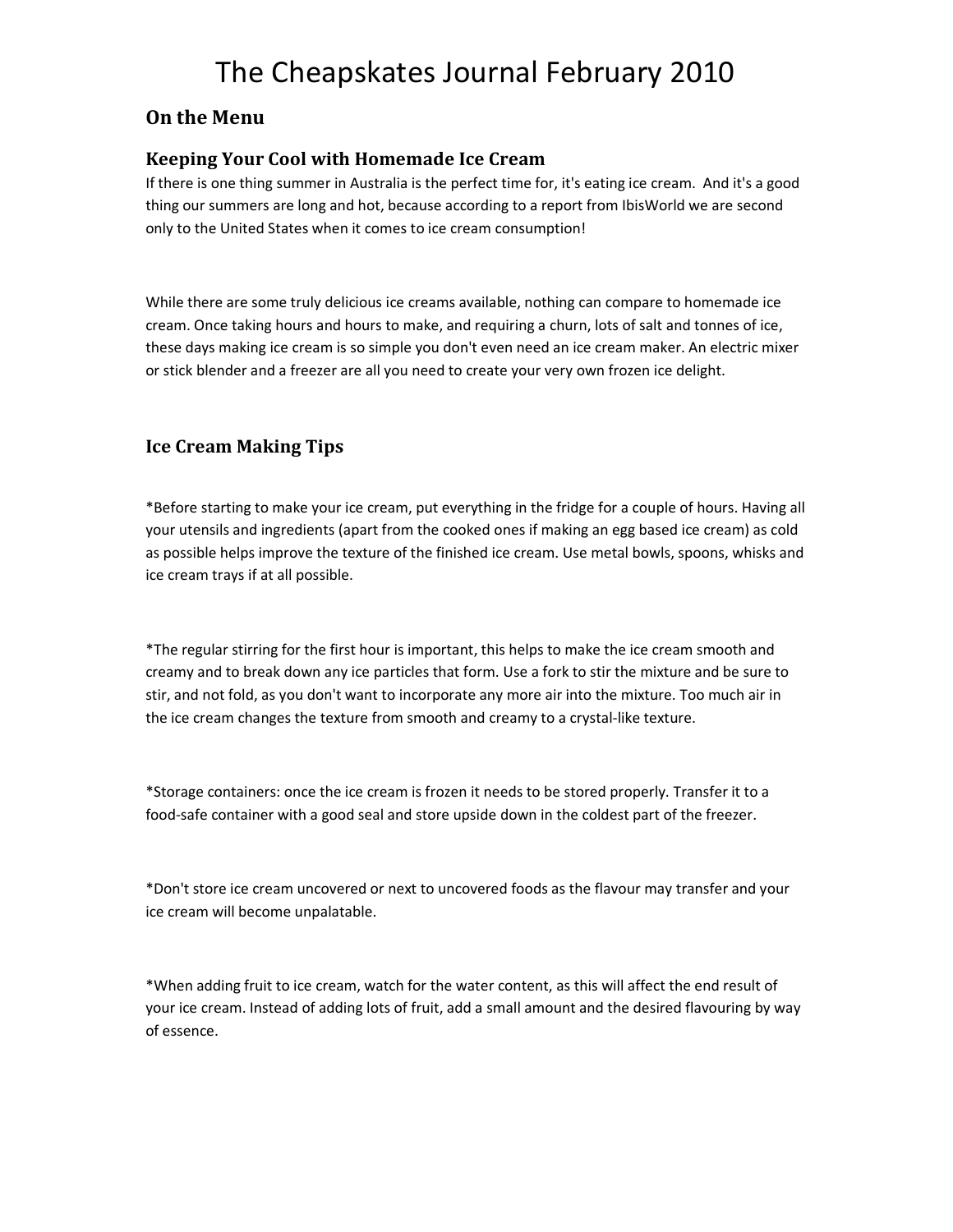\*Homemade ice cream should be allowed to ripen before eating. Ripening is simply hardening to improve the texture of the ice cream which keeps it from melting to fast. To ripen let the ice cream freeze for at least four hours after the final beating before serving.

### **French Vanilla Ice Cream**

#### **Ingredients:**

1/2 cup sugar

1/4 t salt

1 cup of milk

3 egg yolks, beaten

1 tbsp vanilla extract

2 cups thickened cream, chilled

#### **Method:**

Pour the sugar into a heavy duty saucepan and sprinkle the salt over the sugar.

Add the milk into the saucepan and stir to combine. Add the egg yolks and stir until all the ingredients are combined together well. Place the pan over medium heat and stirring constantly cook 3 minutes or until bubbles begin to appear around the edges.

Remove the pan from the heat and allow the mixture to cool to room temperature.

Stir in the vanilla extract. Pour the ice cream into a refrigerator ice cream tray and place in the freezer for 45 minutes or until mushy. Place 2 bowls in the refrigerator to chill.

Add the cream to the chilled bowl and beat with an electric mixer until soft peaks begin to form. Spoon the partially frozen ice cream mixture into the second chilled bowl. Beat with the mixer on medium speed until smooth. Fold the whipped cream into the mixture, making sure it is well combined. Pour the ice cream evenly into two refrigerator trays and cover with wax paper. Freeze at least 3 hours or until firm stirring the ice cream mixture about every 10 minutes for the first hour of freezing time. Makes 2 litres.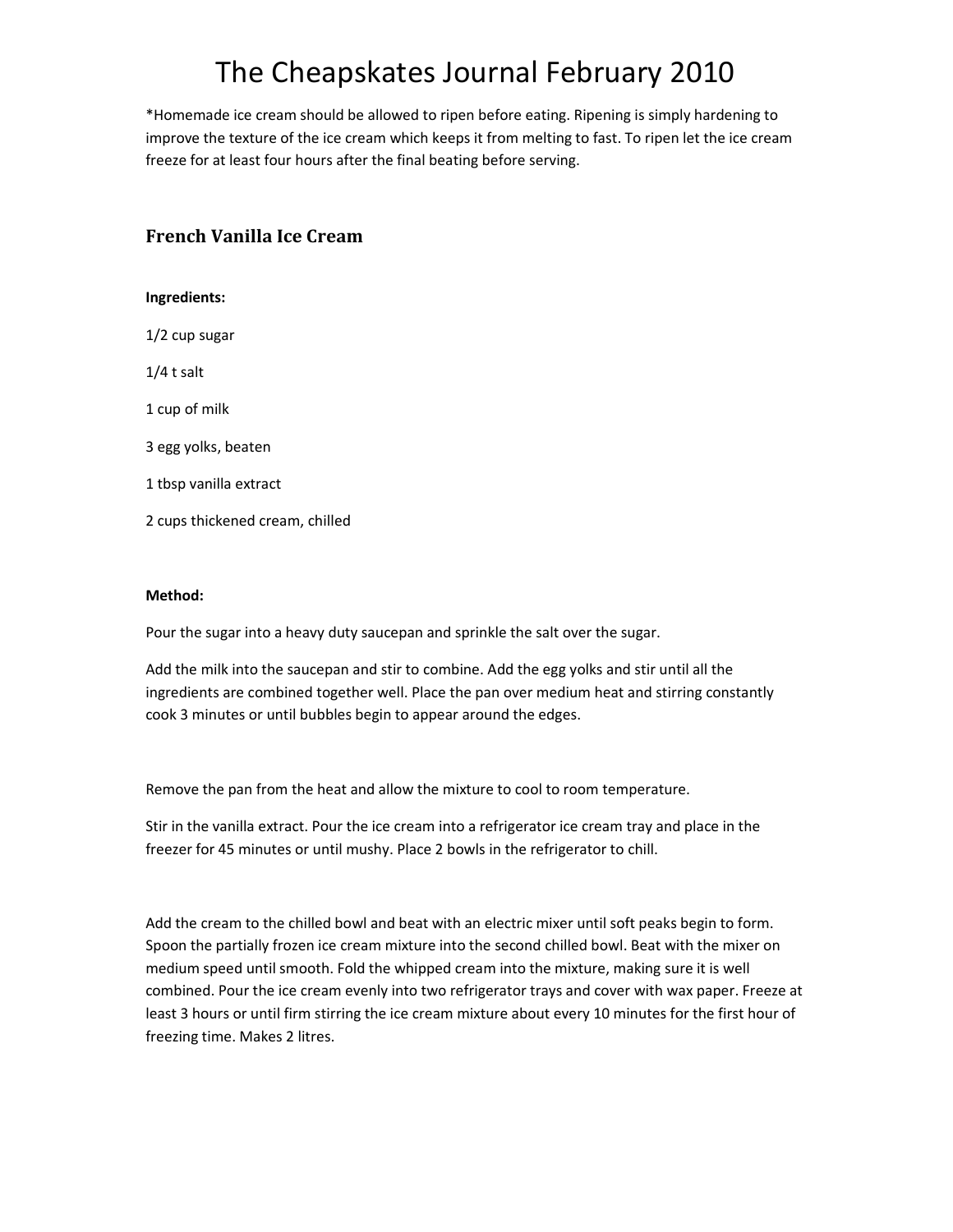### **Quotes of Note**

The safe way to double your money is to

fold it over once and put it in your pocket.

~~Frank Hubbard~~

We can tell our values by looking

~~~~~~~~~~~~~~~~~~~~~~~

at our checkbook stubs.

~~~~~~~~~~~~~~~~~~~~~~~

~~Gloria Steinem~~

It is an unfortunate human failing that a

full pocketbook often groans more loudly

than an empty stomach.

~Franklin Delano Roosevelt~~

~~~~~~~~~~~~~~~~~~~~~~

The real measure of your wealth is

how much you'd be worth if you lost all your money.

~~Author Unknown~~

There are people who have money

and people who are rich.

~~~~~~~~~~~~~~~~~~~~~~~

~~~~~~~~~~~~~~~~~~~~~~~

~~Coco Chanel~~

Inflation is when you pay fifteen dollars for the

ten-dollar haircut you used to get for

five dollars when you had hair.

~~~~~~~~~~~~~~~~~~~~~~~

~~Sam Ewing~~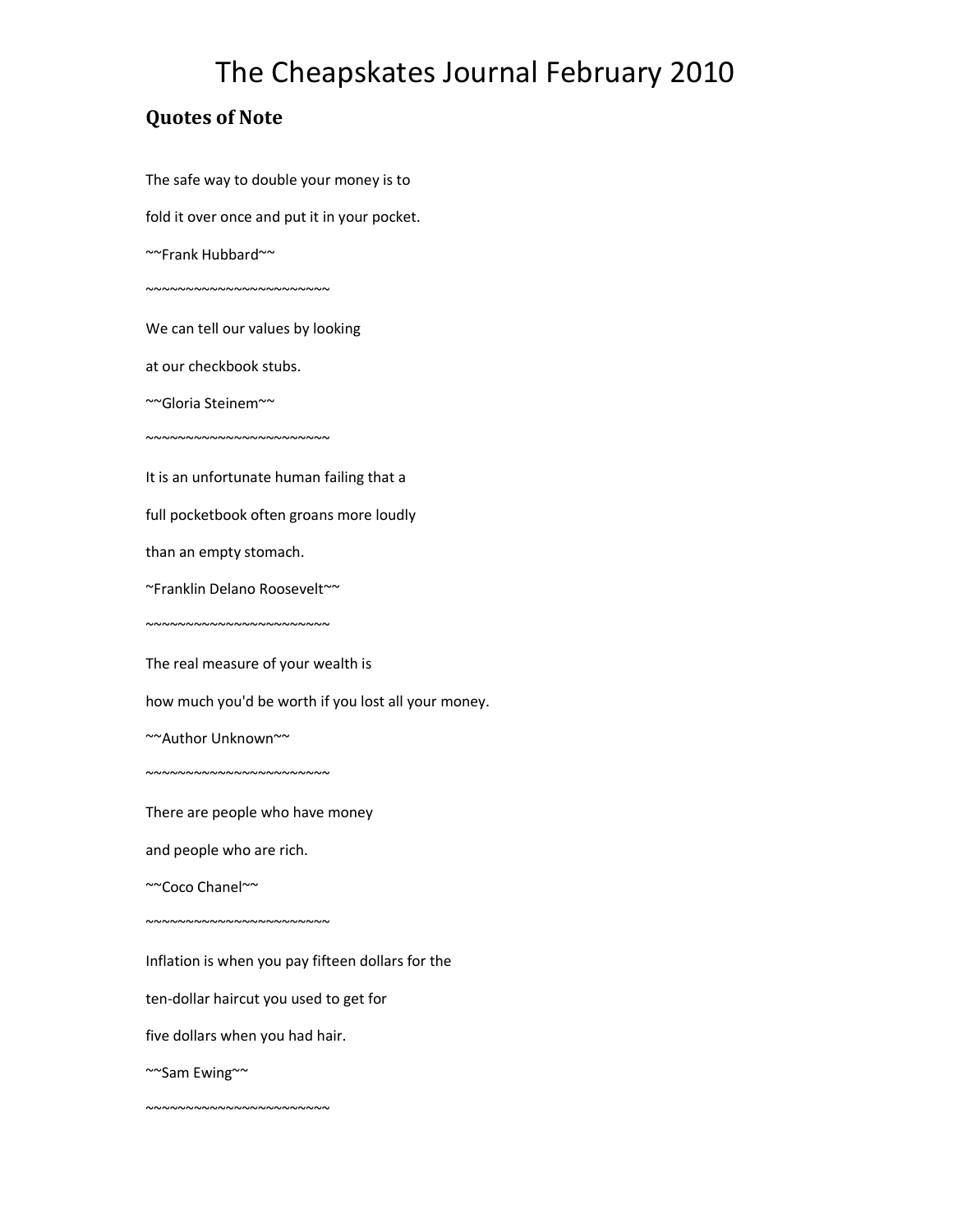A bank is a place that will lend you money

if you can prove that you don't need it.

~~Bob Hope~~

If you think nobody cares if you're alive,

try missing a couple of car payments.

~~Earl Wilson~~

~~~~~~~~~~~~~~~~~~~~~

~~~~~~~~~~~~~~~~~~~~~~

~~~~~~~~~~~~~~~~~~~~~~~

Budget: a mathematical confirmation

of your suspicions.

~~A.A. Latimer~~

### **Meet the Bumsteads Part 2**

....Blondie, Dagwood and their children Alexander and Cookie in part two of their yearlong Budget Renovation as they begin their journey to living life debt free, cashed up and laughing - the Cheapskates way

Dear Cath,

We have had some very hot days this month so the air conditioner and the fans have been running almost every day. I'm not looking forward to getting the electricity bill at the end of the month, although it should be partly paid with the automatic payments we have set up.

We have set up automatic payments for the electricity, gas, water and phone with money being moved each pay day into a bill account we have opened and we have arranged to have all the bills direct debited when they are due. I get the bill first so I'll be able to see if there is enough in the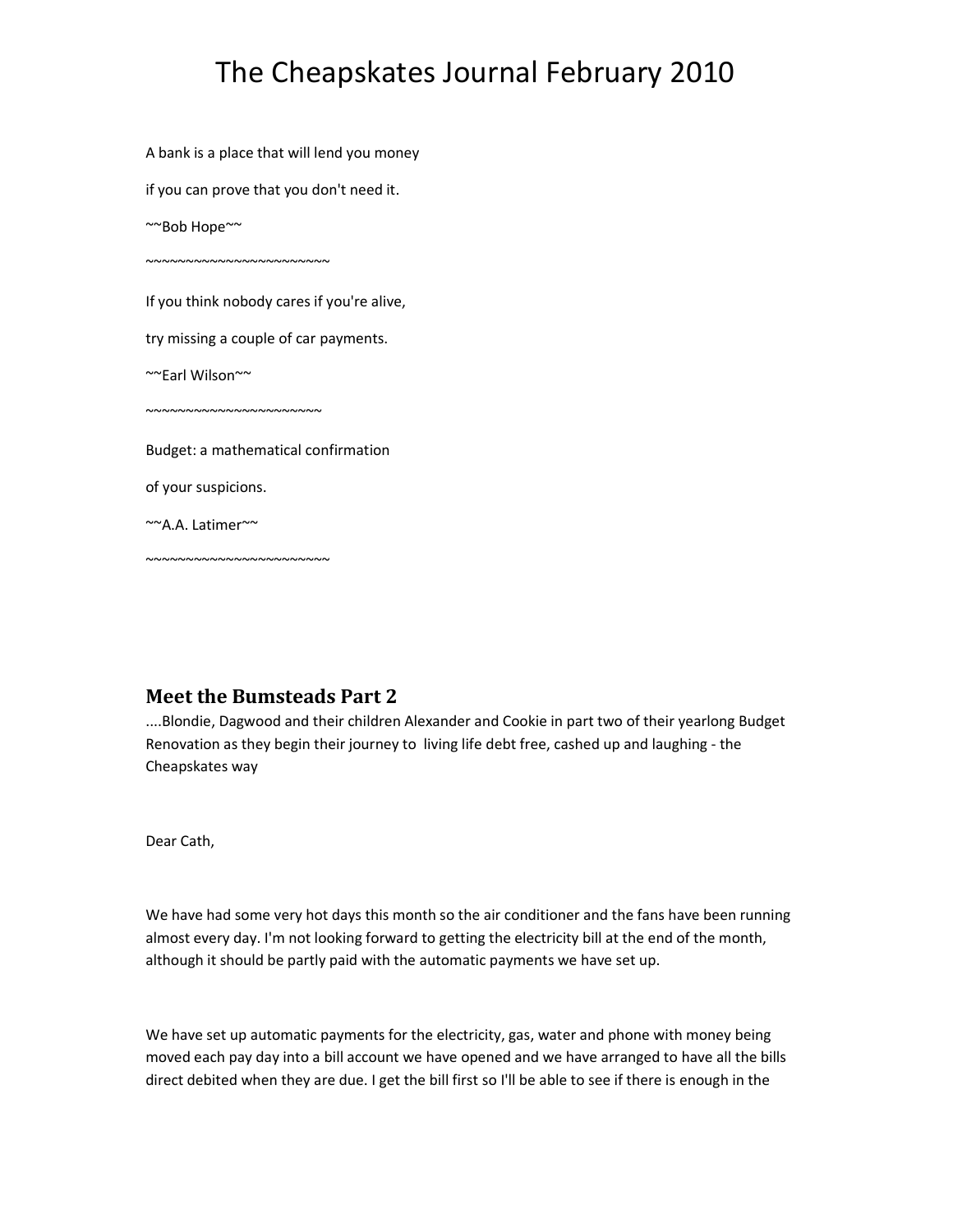account to cover them, if not will adjust so each bill is paid on time. We are trying to not have any late fees at all this year.

Blondie gave cookie \$20 and told her she was to buy all her stationery for school with it - she came home with just about everything she needs, and will use some things from last year - she was so proud of her bargain shopping and had a lot of fun going from store to store, comparing prices.

The other thing we have done this month is to change the kid's mobile plans - they are now on a set \$30 credit, good for 12 months. The call/text costs are higher but their phones are supposed to be for emergencies only not socializing. This alone is going to save us \$363 this year! If Alexander or Cookie run out of credit because of using their mobile phone for socializing then we have told them they can top up with their own money. Alexander hasn't used his phone in days!

Alexander picked up a few days casual work labouring for a family friend. It kept him busy, and saved us money as he wasn't going anywhere. When he did go out he used his own money. He's only working during the holidays, we would rather he concentrated on year 12 studies this year. This meant though that he was off kitchen duty, his hours were irregular and often he wasn't home until late.

Cookie picked up the slack though, and we have had some interesting meals. She has raided her mother's recipe books to find dishes she could make with the ingredients in the pantry or fridge. It has helped to cut the grocery bill down although Blondie says she'll need to do a big shop soon as we are running out of quite a few things.

Here's our first weeks' worth of tracking:

- Jan 1: No money spent
- Jan 2: No money spent
- Jan 3: New lap top battery and power supply \$184
- Jan 4: \$20 Cookie's school supplies (total was under \$20, we let her keep the change) Phone/Internet bill \$269.37
- Jan 5: Uniform shop \$68

Coles \$179.07

Petrol \$61.15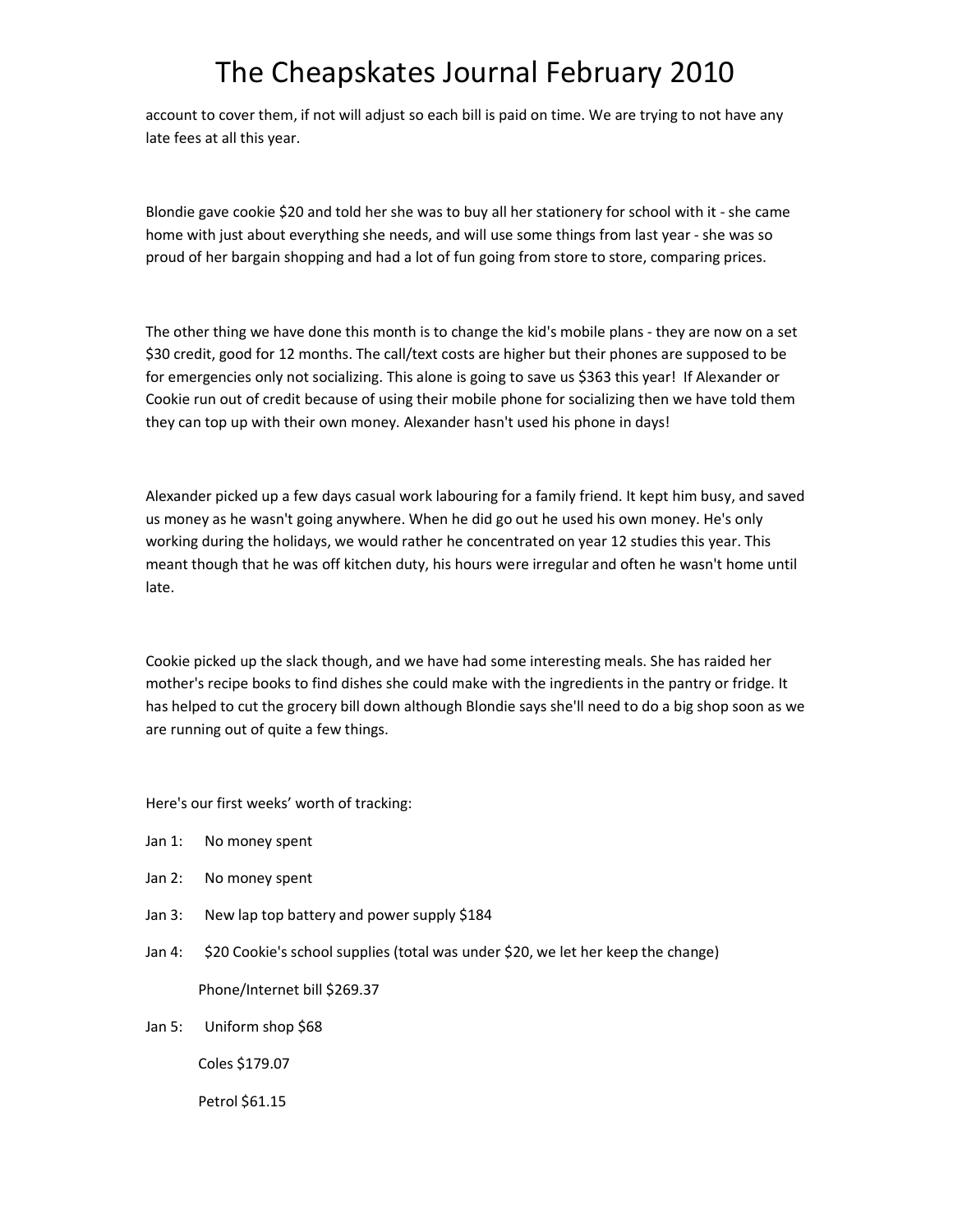- Jan 6: No Money Spent
- Jan 7: School shoes \$79.95

 School bag \$39.95 Groceries \$62.13 Stationery \$21.27 Mobile top up \$29.00

As you can see we have cut our spending time right back. With everyone home we would normally have had lunches out, and at least two takeaway dinners as well as a few coffees etc. during the week. It actually feels good to not be at the shops all the time and I know Dagwood and I haven't missed the Subway or McDonalds or even the large lattes from Muffin Break. The kids are still complaining about no soft drinks in the house but we are standing firm. It's good for our budget and good for their health.

We have started our Peace of Mind account and an Emergency Fund and they both have some money in them. We can't wait to see what improvements we can make to our finances in the next month, we already feel more confident and in control of our lives and our money. All the receipts, bills etc. we could find are in the twelve envelopes ready for the next step.

Blondie & Dagwood

*Dear Blondie and Dagwood,* 

*You are on a roll! Well done with cutting back your time at the shops, it shows in your tracking and you must be feeling very proud.* 

*The saving on mobile phone charges is great too. I suggest that you keep paying the \$58 a month into your Peace of Mind account to build it up. Once you have it fully funded you can start putting that money into your Emergency Fund and watch it grow.*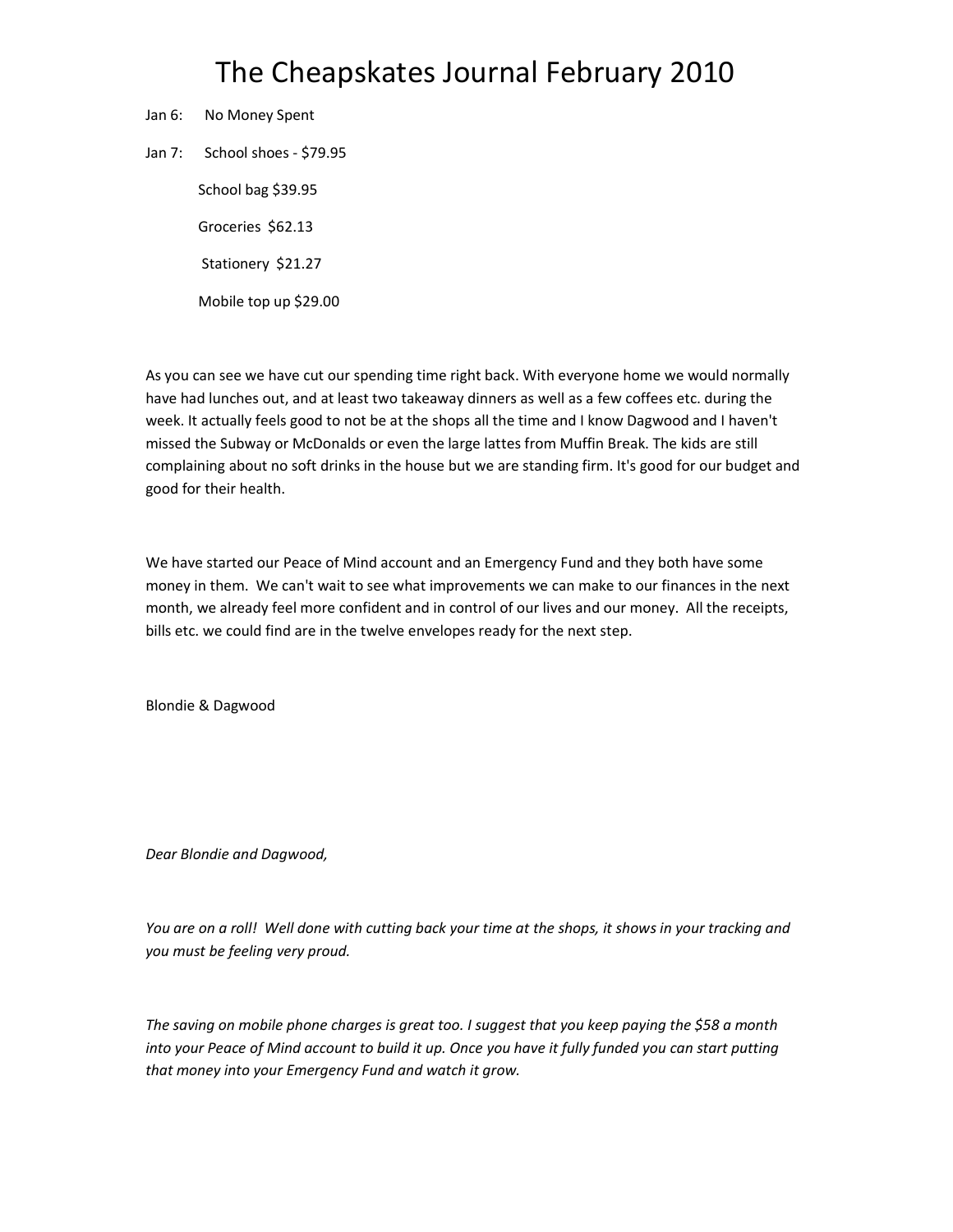*I am stunned though at your phone and Internet bill - that's huge! You need to spend some time researching alternate ISPs and plans, there has to be a cheaper option for you. You all have mobile phones and computers so the landline is obsolete. You might like to think about ditching the landline altogether and switching to VOIP for your phone calls if you can't manage to stay under your mobile plan caps. The quality of VOIP systems is improving all the time and you can have a phone, you don't need to just use a computer.* 

*This month I would like you to concentrate on getting your Spending Plan up and running. Until you do this your Peace of Mind account and Emergency Fund won't be working to it's full potential, and your Emergency Fund won't grow quickly, and that's something you (or anyone else) just can't afford. Telling you to start an Emergency Fund while you are still in debt sounds like you are doing things backwards, but it's not, trust me!* 

*I'd like you to start putting a regular amount each week into your Emergency Fund account. This account needs to be one you don't touch, so I'm hoping you've opened an account that doesn't have cards attached to it. You don't want to be able to get the money on a whim. This is emergency money: it's there to cover unexpected and unplanned for expenses. You should also include this as an expense in your fixed expenses part of your spending plan.* 

*Your tasks this month are:* 

*Task 1: Work on your Spending Plan.* 

*Task 2: Spend some time researching for cheaper telephone and Internet. This is one area you can control, so take a few minutes to look at cheaper options. When you find suppliers that have better deals than you are currently on, pick up the phone and ring them. Ask lots of questions, including minimum contract times (if they are on a contract), any transfer fees (in case you move house), setup or installation costs (and ask to have them waived if you agree to switch companies), excess download charges (yes, some companies still have them in place) and if there is a charge for having the bill direct debited (and if there is ask to have it waived if you switch). Also get a name and a contact number for the person you speak to and make lots and lots of notes. Ask them to email you variations to their regular contracts that they agree too as well so you have their offer in writing.* 

Happy Cheapskating,

Cath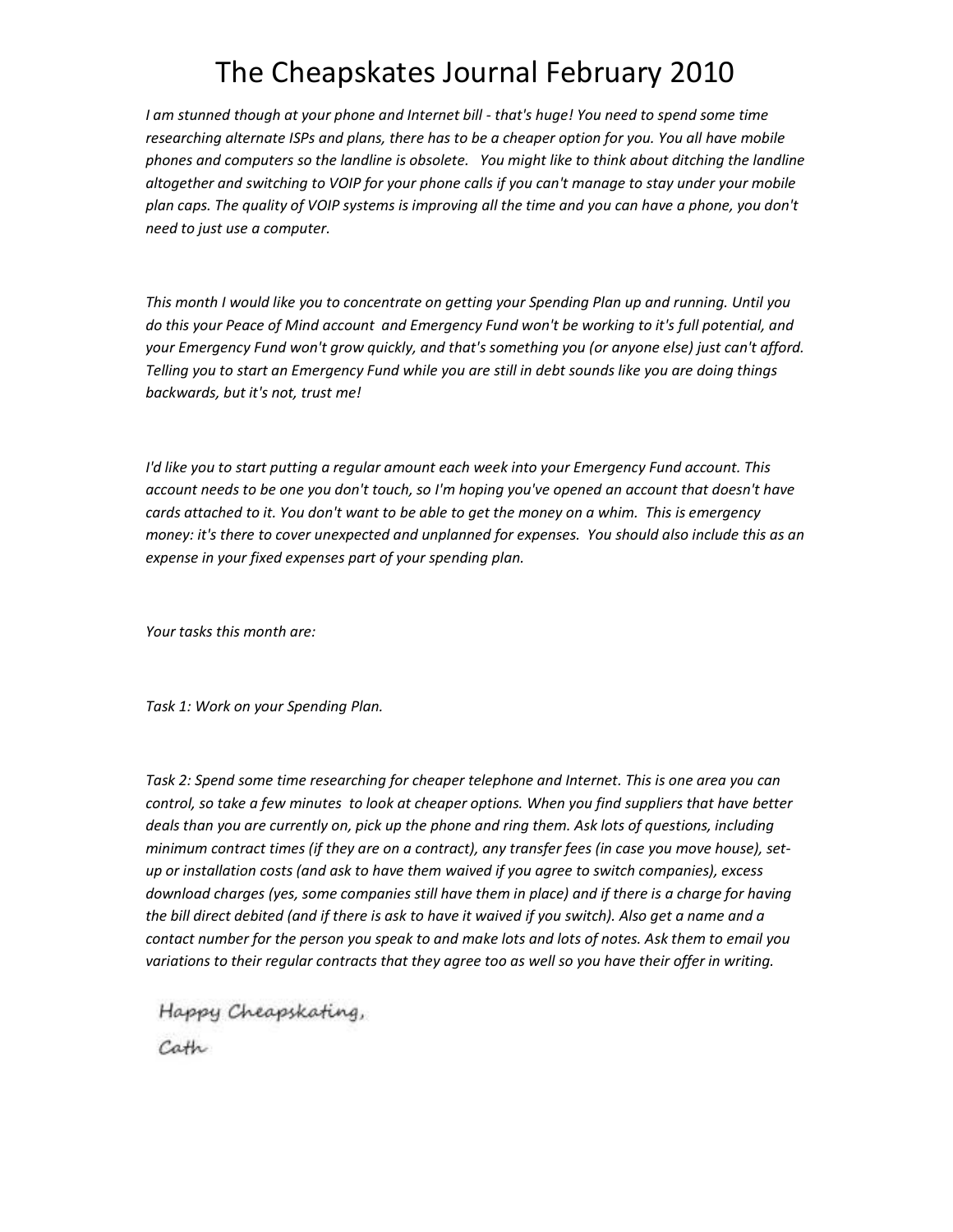#### **Holiday Around the World with Free Accommodation**

**Approximate \$ Savings:** \$7000

I organised 4 home exchanges in Europe and Ireland this year on our holiday and saved 7 weeks accommodation which would have cost about \$7000. I used a website called www.homeforexchange.com and sent out lots of emails to potential exchangers. To join the website for 18 months cost me \$72 I started about a year before we left so that I could get to know my fellow exchangers. I found 2 exchanges in Ireland one in Spain and one in the south of France. One exchange was for one week in Ballybunion on the coast of Ireland overlooking the sea and a castle another was for 2 weeks in Cork overlooking the sea in a colourful little Irish village called Allihies. The Spanish exchange was out in the country and while we stayed in their holiday house eating Paella our exchangers parents enjoyed a two week holiday at out house to celebrate their 50th wedding anniversary. The French exchange was in a really pretty area full of small villages and stone buildings and I felt as if I was living in a French Impressionist painting. We enjoyed shopping at the local markets and tasting all that yummy French food. It took quite a bit of organising and I packed up a lot of the house to make room in drawers and wardrobes for our guests. It was a great excuse for a good clean out of the cupboards. My mother was the meet and greet and key person and on hand to help if needed. My Exchangers were all really lovely people and left our house clean and tidy as if they had never been there, and we took care of their houses like they were our own too. The great thing was that we met all our exchangers and made some new friends as well and we would love to have any of them come and visit and stay if they come back to Australia. For the French home exchange we also swapped cars {I cleared it with my insurance company} and that also saved about \$1000 in car rental costs. All in all we have had a wonderful time in Europe and in a couple of years we plan to do it again, perhaps Greece and Amsterdam would be nice.....in fact many people who do home exchange never pay for accommodation again because it becomes a lifestyle. It also opens up the world because you only have to save for the airfare and food money. We saved a fortune on eating out because we cooked a lot of our meals as well. We also had a friend come to stay and enjoy our holiday with us for a couple of weeks.

- Contributed by Vicki, Rye

### **Really Effective Cockroach Trap**

**Approximate \$ Savings:** \$10+

I hate cockroaches, unfortunately I also hate the insecticide that kills them. My daughter gets hives from all those kinds of chemicals, especially organophosphates etc. so this is one tip I learnt while my husband and I were working in west Africa, and there they breed the cockies BIG!!! You need some petroleum jelly (Vaseline), the cocky bait ( like fresh bread, dog food, potato, or fruit), an empty coffee can or some black masking tape and a larger size jar (any small or medium size container that is dark inside will do the job. Using the black tape, wind it around the outside of the jar to make it dark inside if you don't have a can. Inside the container lip smear a generous 5 cm strip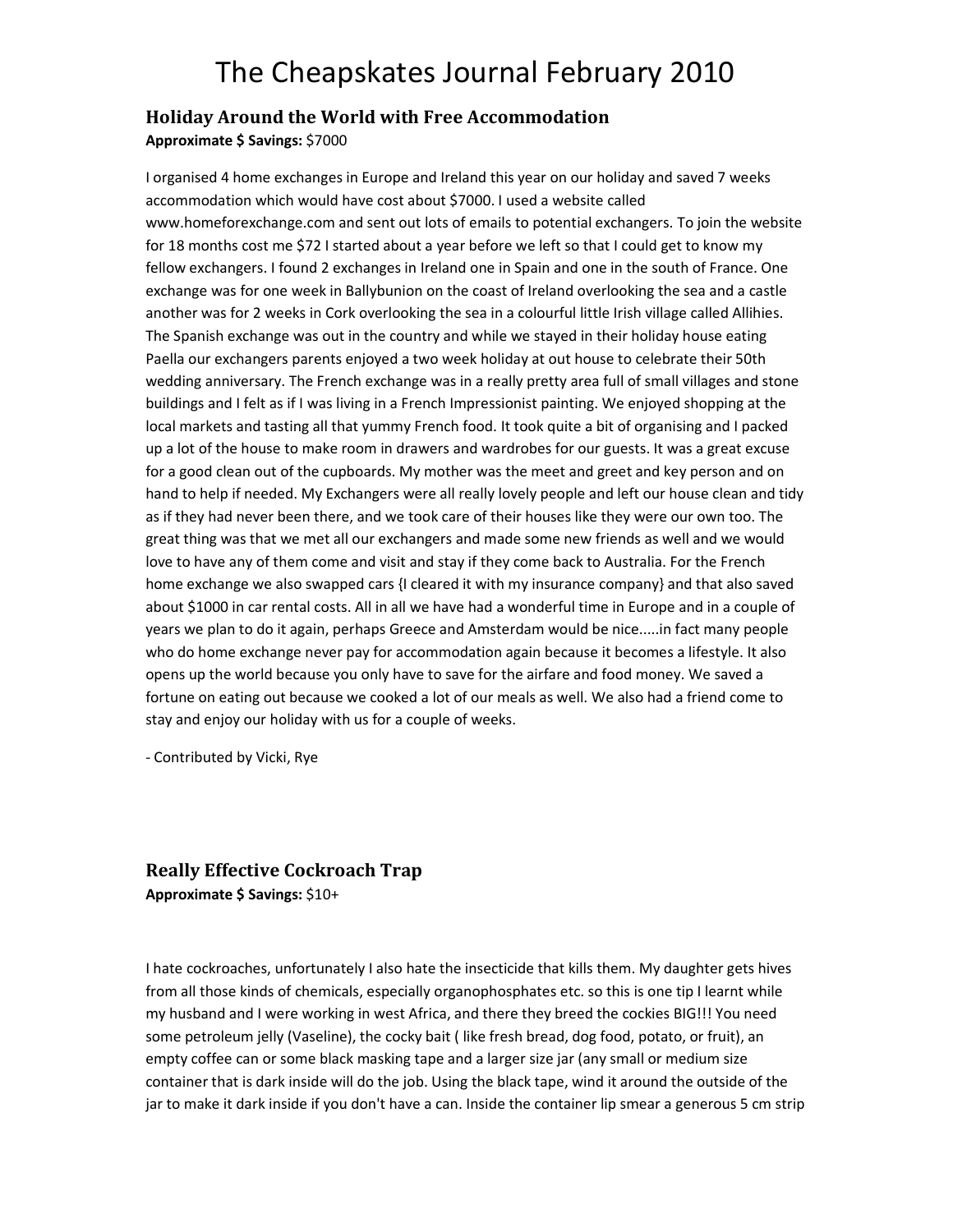of petroleum jelly. Put the jar on its side on the floor, insert bait and place a cardboard ramp up to the jar lid so the cocky can climb in. The end of the ramp should sit about 2-3 cm up from the edge of the can so that the cockies can get in but not out. Petroleum jelly is too sticky for them to crawl over. Refresh bait and jelly as necessary. The trap works even better once a couple of cockies have fallen in, all their mates come out to play!!!

- *Contributed by Heather, Clagiraba*

### **Pies in the Sandwich Maker**

**Approximate \$ Savings:** \$50

I have been reading about all the delicious mixtures that can be used for pie fillings for people with pie makers. I have a sandwich toaster, the ones that make square toasties. By cutting a sheet of pastry in half and using one piece in each side of the toaster, adding filling and lapping the pastry over you can achieve the same result. I often make apple pies in this way as well. This is a saving of whatever a pie making machine would cost you and also finding somewhere to store yet another gadget.

- *Contributed by Beverley, Camillo*

### **Flowerpot Under the Sink**

Plug the hole in the bottom of a terra cotta flower pot and use it to hold all your scrub buds, scourers etc. under the sink. The terra cotta absorbs moisture, which will keep your them dry and rust-free.

- *Contributed by Sandra, Blackburn South*

### **Neat Little Storage Containers**

Don't thrown out those little tins that breath mints (such as Jila mints etc) come in once you've finished the mints. They make great storage for facial tissues, bobby pins, loose change and other small items and you can easily slip them in your handbag. They are also great for storing buttons (tape a sample to the front of the tin so you know what's inside), paper clips, push pins etc.

- *Contributed by Julie, Seven Hills*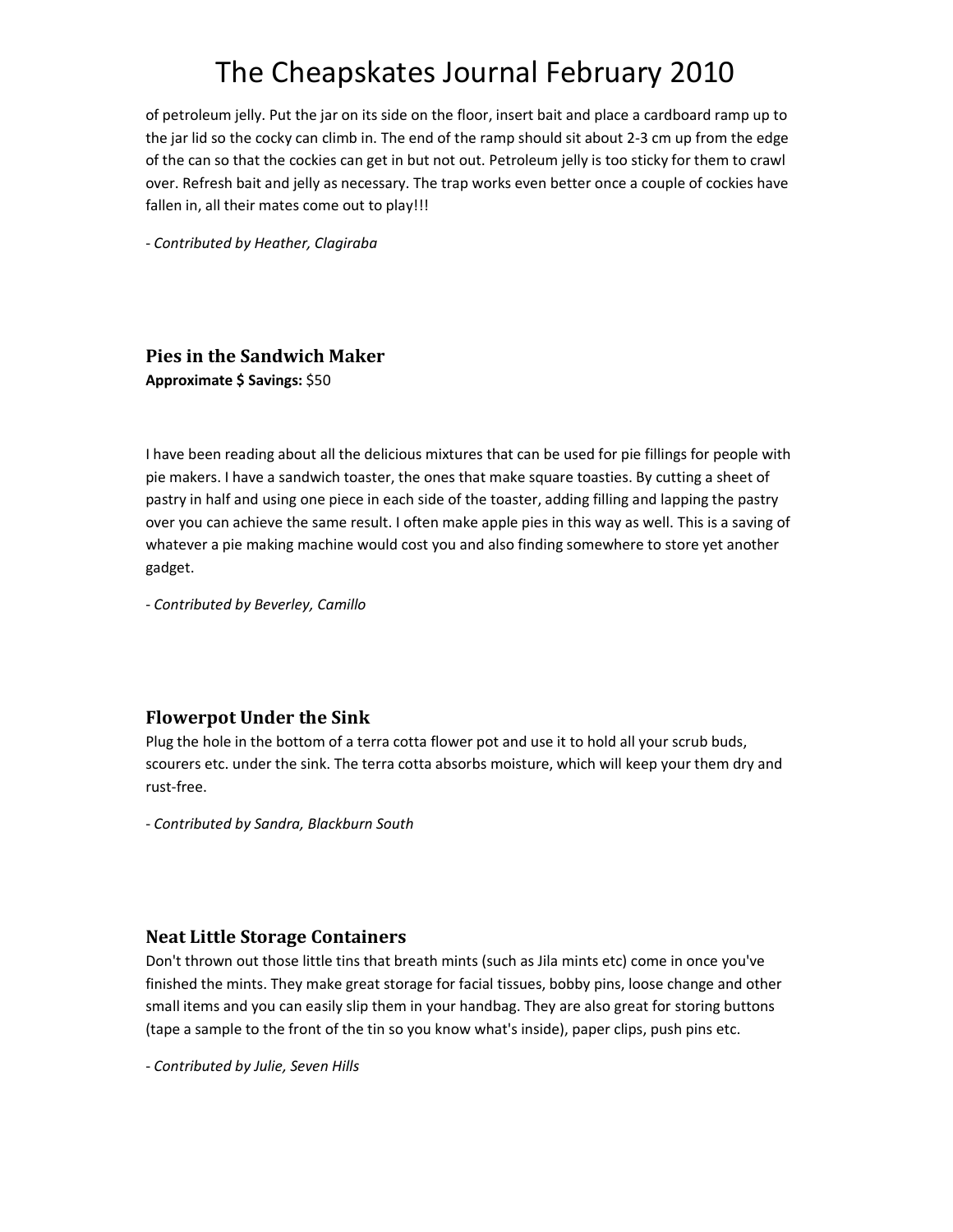### **Fruity Breakfast Cereal on the Cheap**

**Approximate \$ Savings:** Weight for weight - \$1 to \$2 per kg

I took a liking to the Weight Watchers Fruit and Fibre cereal...until I realised how expensive it was. So I resolved to make my own version of it. I bought the ingredients in bulk (from a health food shop called Goodies and Grains) and mixed it myself using two large tubs. These are the proportions I used; you can vary them according to how much/what kind of fruit you prefer. 500g puffed rice, 500g wheat flakes, 500g corn flakes, 500g puffed wheat, 200g wheat bran (the kind that looks like All-Bran), 100g diced dried pawpaw, 150g diced dried apple (buy the rings and cut them up yourself), 100g sultanas. That kind of quantity lasts me and hubby a few months, and tastes so much better than store bought. In fact, a year or two later when I was on the run and had to pick up a bowl of cereal, I was shocked at how insubstantial it was!

- *Contributed by Katie, Brompton*

### **Homemade Carpet Spot Cleaner For short Pile Carpet**

**Approximate \$ Savings**: At least \$6 per bottle

My carpet cleaner generously gave me this tip for cleaning my carpet (short pile) instead of trying to sell me an expensive bottle from his business.

#### **Ingredients:**

1L water

3 tsp white vinegar

3 tsp woolmix (any kind)

#### **Instructions:**

Mix together and put in a spray bottle and spot clean away!

- *Contributed by Natasha, Mendooran*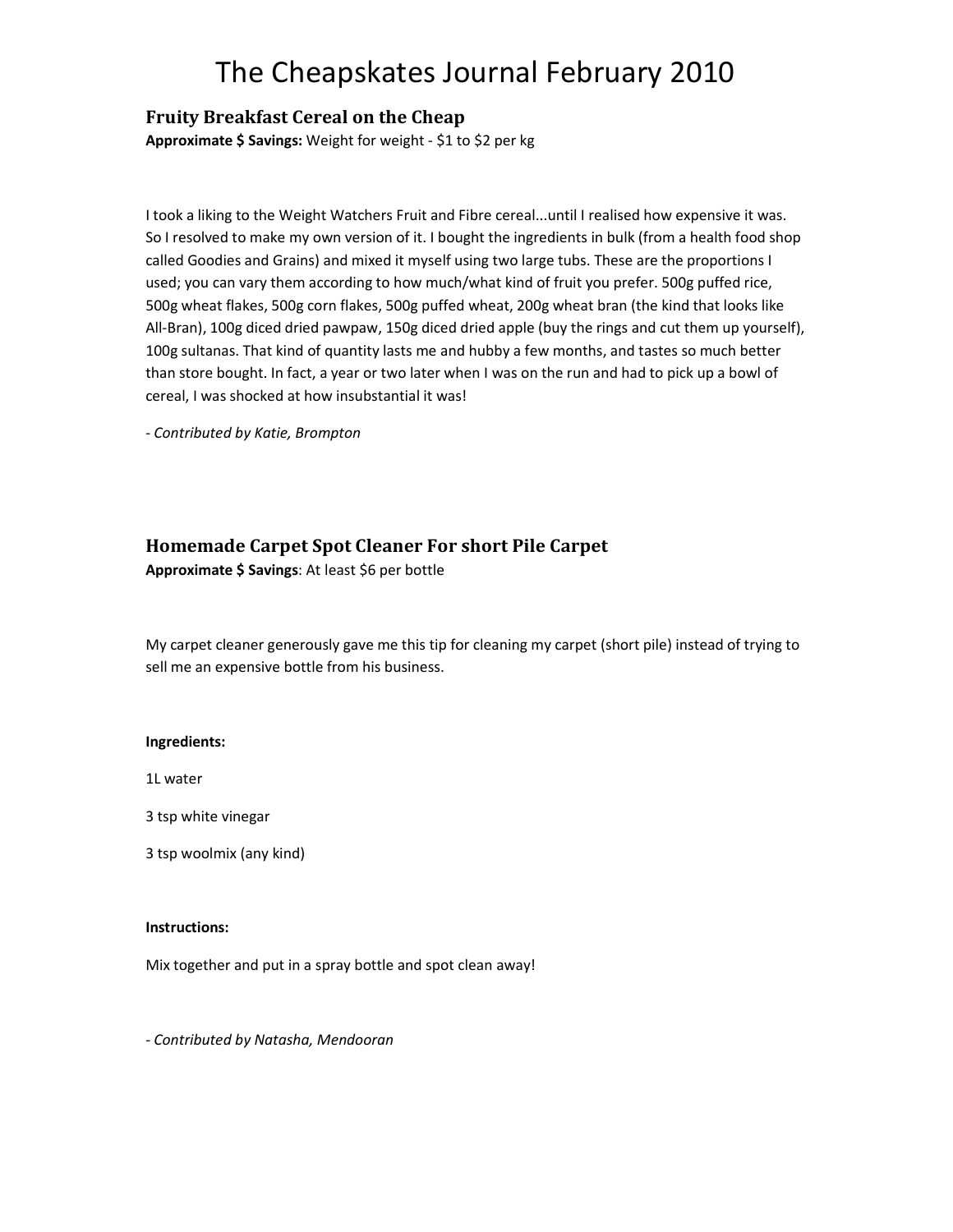### **Check Pilots to Slash Bill**

**Approximate \$ Savings:** \$50-100

We have a gas heater that has a pilot light as its ignition point. During the warmer months and unless we are going to use the heater we turn the pilot light off. In summer we only pay the fee for having the connection and have no usage costs.

- *Contributed by Janine, Colac*

#### **Stocking Fillers That Make Kids and Mum Happy**

I fill my children's Christmas stockings with useful things like novelty toothbrushes and toothpaste, reams of coloured paper, bubbles, play doh, bubble bath. I try and buy for example a large bottle of bubble bath for each of them so three big bottles of bubble bath lasts us the year. I don't give them these types of things during the year so they are a treat at Christmas time. I always check the clearance tables at the supermarkets and departments stores and find I can pick them up cheaply through the year. Their stockings are full and they feel like they have lots of presents and I am happy because most of it is consumables that we use!

- *Contributed by Tanya, Yamba*

### **Losing Weight, Helping Out and Saving Money**

**Approximate \$ Savings:** \$936/year

I have been able to save over \$936 a year by volunteering just two hours of my time each week. I was previously a pay as you go Weight Watchers member, and attended meetings weekly. When I realised I could no longer afford to go, I spoke to the meeting leader, who then asked if I would be interested in volunteering my time in exchange for free membership. I now arrive 45 minutes before the meeting begins to set up tables and chairs and arrange products. I then help out with easy admin duties during the meeting, and then pack up the chairs at the end of the meeting. All up this takes about 2 hours each week, but I now save \$18 a week, which equates to over \$900 a year, and my health gets a boost too! I have made great friends in this group and I look forward to my volunteering time each week as it is a very social event for me. We are always looking for new volunteers to help out, so you can start by heading to the Weight Watchers website and looking for your local meeting. The site is http://www.weightwatchers.com.au/util/gmf/gmf\_index.aspx

- *Contributed by Sarah, Beenleigh*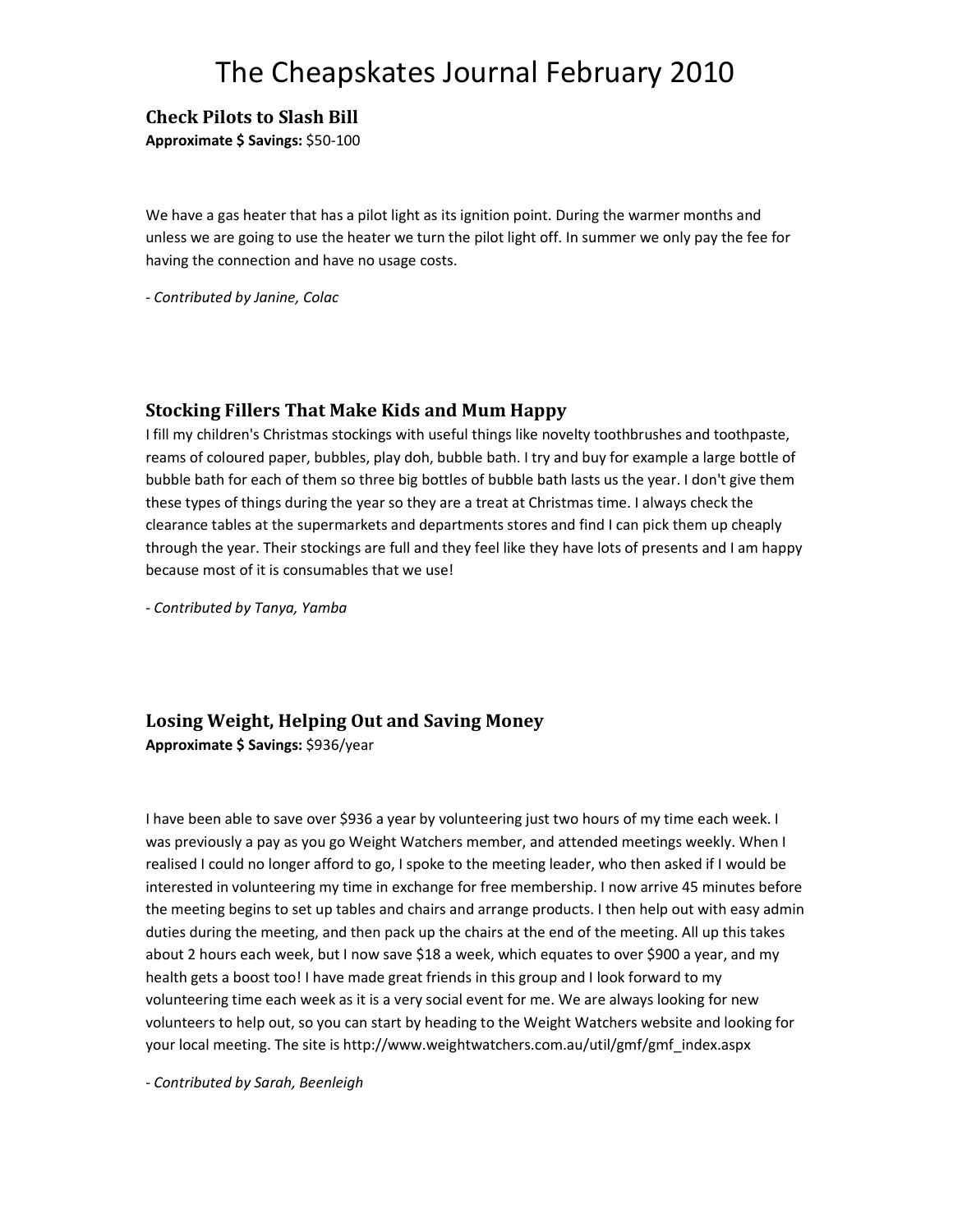Website: www.weightwatchers.com.au/util/gmf/gmf\_index.aspx

#### **Book Covers Your Kids Will Love**

**Approximate \$ Savings:** \$7 per 5 A4 books

This year due to there being hardly any nice girly contact in our shops & loads of that horrid metallic contact that bubbles & creases no matter how skilled you are, & the cost (about \$3.50 - \$4.80)I decided to look for another alternative. I purchased pretty wrapping paper for under \$2 a roll & a roll of clear contact, also under \$2 a roll. The rolls were much bigger in length then the normal rolls of contact so more books could be done for less, using a patterns my daughter loves and no struggling with horrid bubbly contact as the clear goes on super smooth. It even ends up quicker I found to be covering the books in paper then clear contact, compared to using the horrid metallic contact.

- Contributed by Michelle, Capalaba

#### **Sorting the Spare Buttons**

When buying new clothes there is generally a small plastic bag attached with spare buttons, beads, sequins etc. When there is a need to use these it is time consuming to find the spare you want as many are similar. I now attach the sales ticket off the garment to the bag as this usually has a description of the garment on it.

- *Contributed by Mary, Netley* 

The Cheapskates Club

Founder and editor: Cath Armstrong

PO Box 4232 Ringwood Vic 3134

www.cheapskates.com.au

The Cheapskates Journal is the monthly ezine produced by The Cheapskates Club for its members. This ezine is produced 12 times a year by The Cheapskates Club.